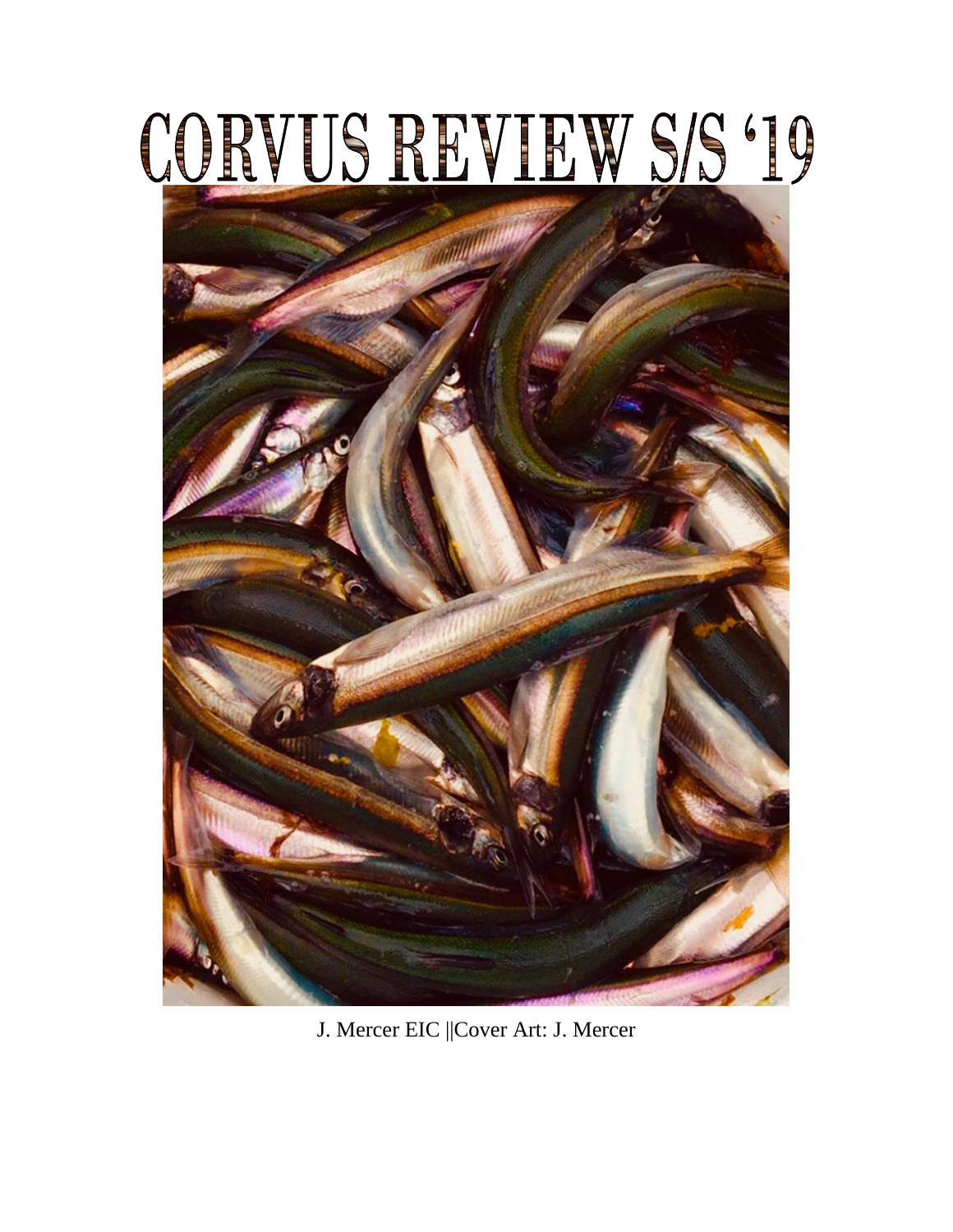**TOC**

- J . Serri 3
- N . Sweeney 6
- N . Kovacs 9
- J . Basile 11
- A. Hampshire 14
- B. Arnott 15
- R. Beveridge 17
- J. Zable 18/19
- D. Estringel 20
- K. Dronsfield 21
- D. Boski 22
- B. Thompson 24
- J. Morrison 26
- M. Minassian 28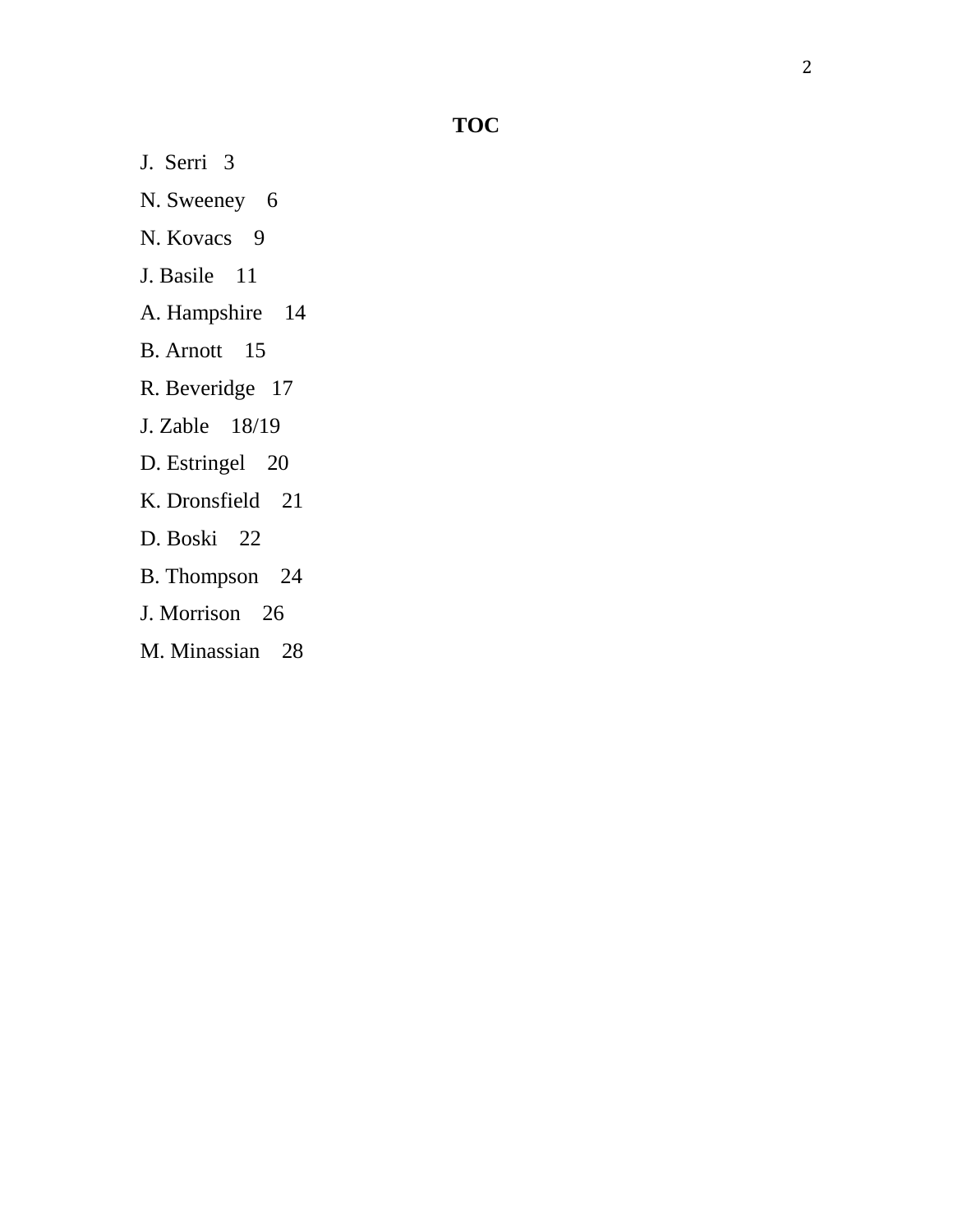#### Between Ourselves

#### Jon Serri

I look in the mirror and wonder what Jon should do. He doesn't remember last night or the night before that, this week seems hazy, and in a sense, the summer is just a blur, but he told me everything. We sit down over coffee (tea for him) and I retrace the events of the evening and in this, I hope to help him with the previous night, week, and time in his life as a whole.

The reading went well I say. Many people admired his use of voice to bring his characters to life and connect with the audience. Near the back of the small Lower East Side bar with the low ceiling and urine-scented bathrooms, a blonde girl who reminded Jon of his estranged sister who left home at the age of seventeen to join an all-girls Replacements cover band handed him a yellow pill. He asked for two and she obliged and he bought her a drink to make this a *fair-trade deal.* They took a shot, tequila for her, bourbon for him, both well bottles so as to take advantage of the 2 for 1 special. The bathroom where they made out reminded him of the boy's room in high school where certain teachers would give certain students money, marijuana, speed, the promise of good grades, if they performed certain acts, and the memory of this made anything further than kissing and groping and promises of a next time impossible.

Jon stumbled out into the humid night and forgot why he left or even where he was and how by chance, he'd arrived there in the first place. He figured he'd go east, hit the water at some point, and then make any and all decisions. That's when I took over and guided him towards his car. We debated, then discussed, and finally, he relented and handed me the keys. The trip home went smoothly, the proof of which lies in the very conversation we are now sharing, and yes, maybe it is problematic not to recall where he parked, but I tell him that if he makes a right at the corner and walks down the hill, he will find a 1978 Ford Thunderbird with its passenger side tires resting on the curb. He must move it by Tuesday for street cleaning.

We read together. I tell him I don't like it. The writing is indulgent, egocentric. You can't write like Borges I say. He agrees.

We look in the mirror and wonder if he should wear his grandfather's dog tags and then go to that place in the Bronx where Big John and Evelyn lived, that place where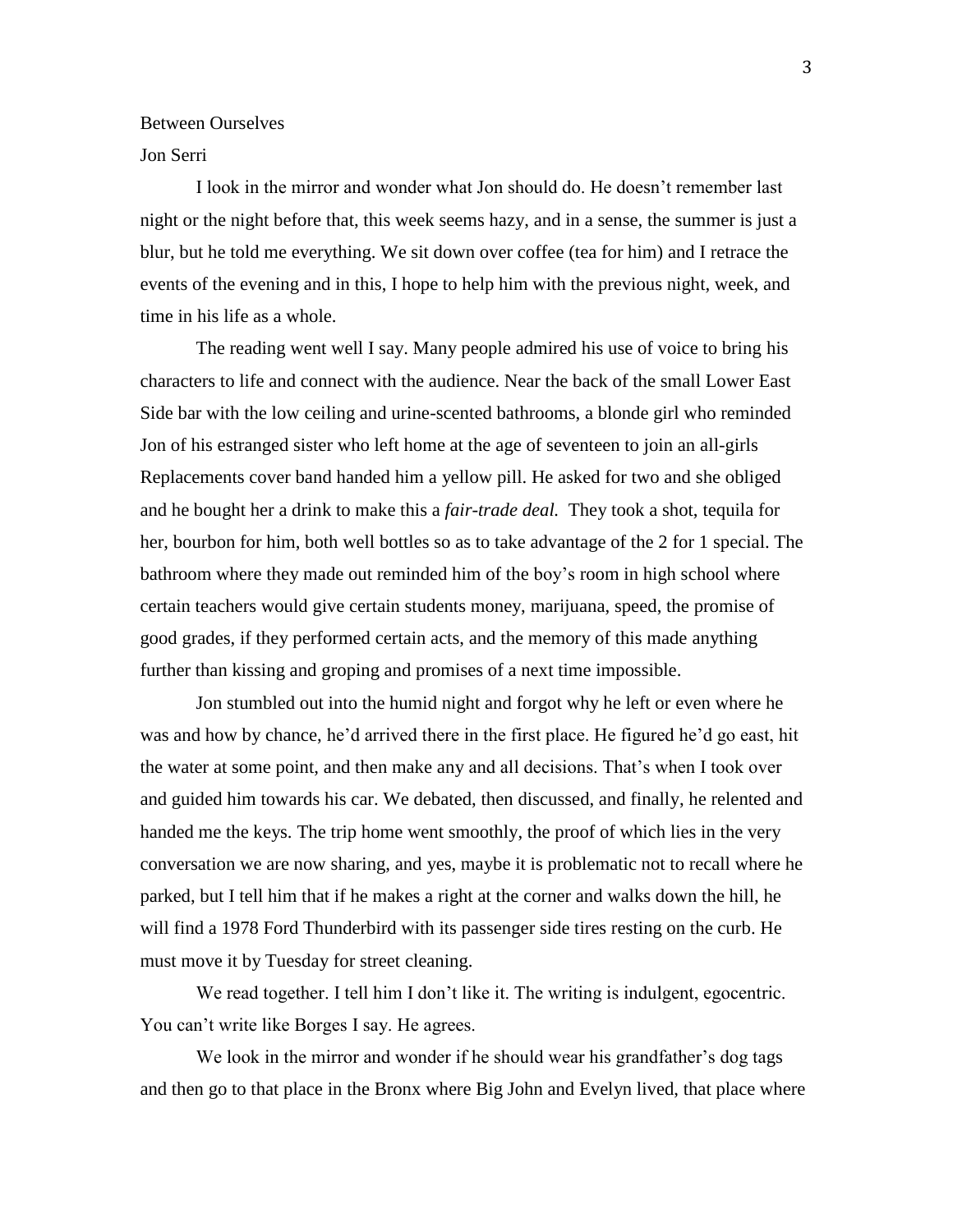he fell off the rocking chair and split open his infant soft head. They won't be there he says, haven't been in years, but I tell him to trust me and we walk out the door, make a right, and go down the hill.

We arrive at the house and everything looks as he remembers only smaller, and for a moment he expects to find Yiayia and Papou but he knows that's impossible. Instead, an Abuela and Abuelo answer the door and greet him like a cousin from their homeland. They rain kisses down on his head, pat his cheeks, and tousle his hair. She points to the rocking chair in the corner and rubs the scar on Jon's forehead. We pass through the hallway, pausing to look at the pictures of nieces, nephews, and grandchildren that adorn the walls. Generations spread out across our eyes. Abuelo points to a photo in the corner of a man sitting on a wooden fence, Eladio, a farmer from the mountains who raised golden-eared pigs in the 19<sup>th</sup> century. Abuela slides plates of pernil and tostones into our hands and leads us through the kitchen into the yard. Jon points to the peach tree from his childhood. Peaches and cream while sitting on the porch. Taking the pits and planting them around the neighborhood. Abuelo seats us at a domino table and introduces us to Eladio Jr. and Esteban. We pass a bottle of rum around the table and sweat under the August sun.

The men speak in Spanish and we sit there unknowing and confused. Shouldn't have taken German for Amanda Tisch I say to Jon. Too guttural, no romance. Abuelo points to the food and we smile and pat our stomachs.

Eladio Jr. reaches into the cooler and pulls out bottles of Mythos and sets them down on the table. The bottles seem from a different era, the labels faded by time. Abuelo asks Jon if he remembers the feast. Pigeons land at our feet and peck at the remains of our lunch. Jon smiles and says I think so but I was just a boy. Abuelo gestures with his hand for Jon to keep going. So what else can he do but tell a story, a story of Big John and Evelyn selling their first home? Of the lamb cooking on the spit and the sounds of the bouzouki and was it Eladio who then brought out his guitar and how the combination of rebetiko and bachata must have sounded strange to the Irish neighbors who were previously amused by this Greek family but now horrified at the abundance of brown people moving into these homes and the strange sounds and smells that arrived with them. When the cops came the women made them sit down and Yiayia and Abuela gave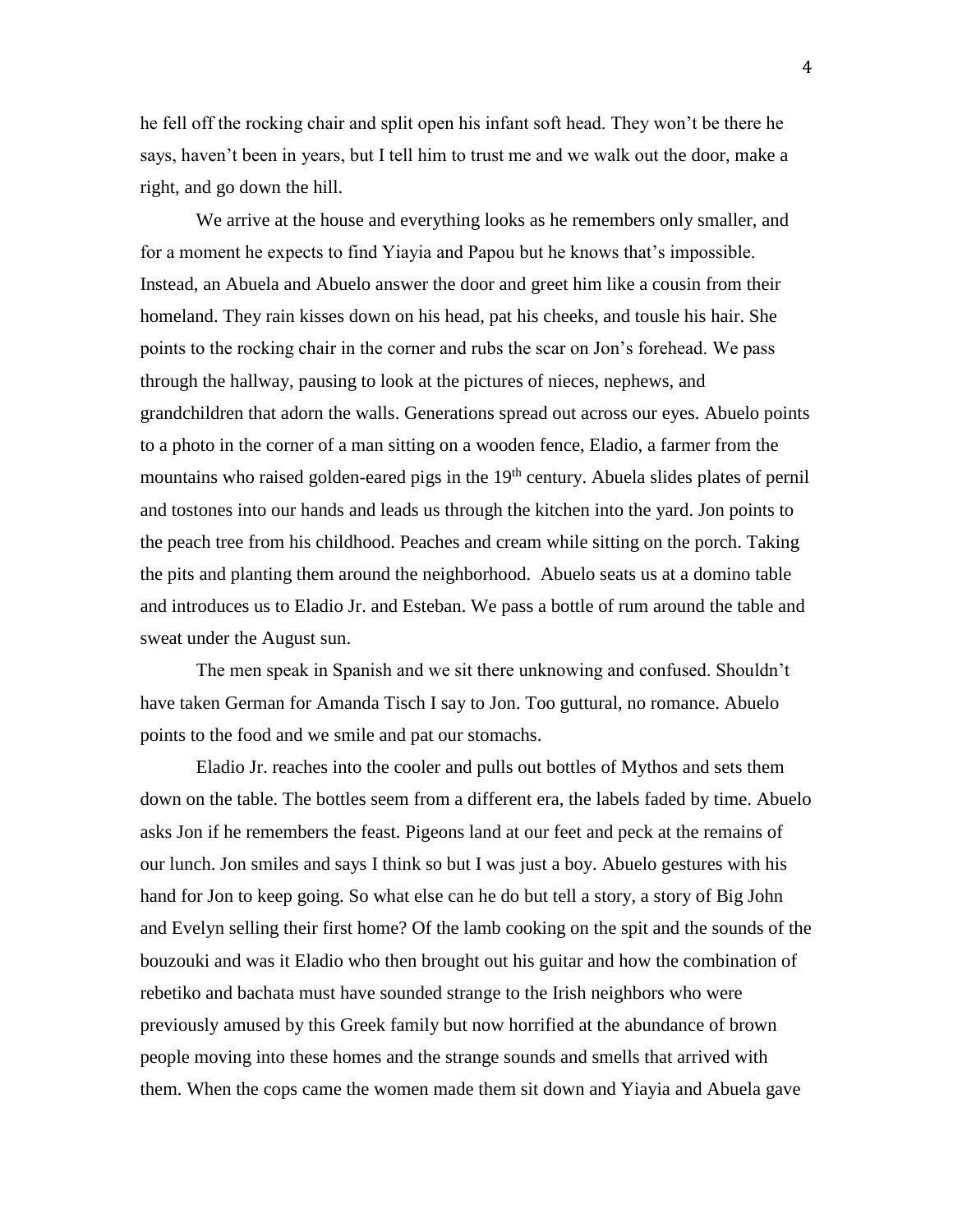them enough food to bring back to the station and Papou cut them roses from the garden to bring home to their wives. What could they do? Things were different then and Jon sat perched on the lowest branch of the peach tree, his feet dangling just above the heads of his aunts, uncles, and cousins, hoping that no adult would notice it was well past his bedtime. The gamblers played poker under a cloud of tobacco, the gossips told stories over coffee, and the dancers kept moving in a circle, hands, and arms intertwined with the lead waving a white handkerchief in the air.

Jon stops there and takes a long pull from his Mythos. Abuelo slaps him on the back and laughs, a booming sound that scares the pigeons away. I tell Jon it's time for us to go and we hug Abuelo and Abuela and tell them we'll make this a habit. We go back through the house, past the pictures of nieces, nephews, and grandchildren, past that rocking chair, out the front door, and step off the porch. I put my arm around Jon's shoulder and tell him to take us home.

Jon Serri spends most of his time in New York City with his wife and daughter but tends to write, think, and live better at their home in Saratoga Springs, NY. He teaches high school English and avoids complaining about his students. His short fiction has been featured in Corvus Review.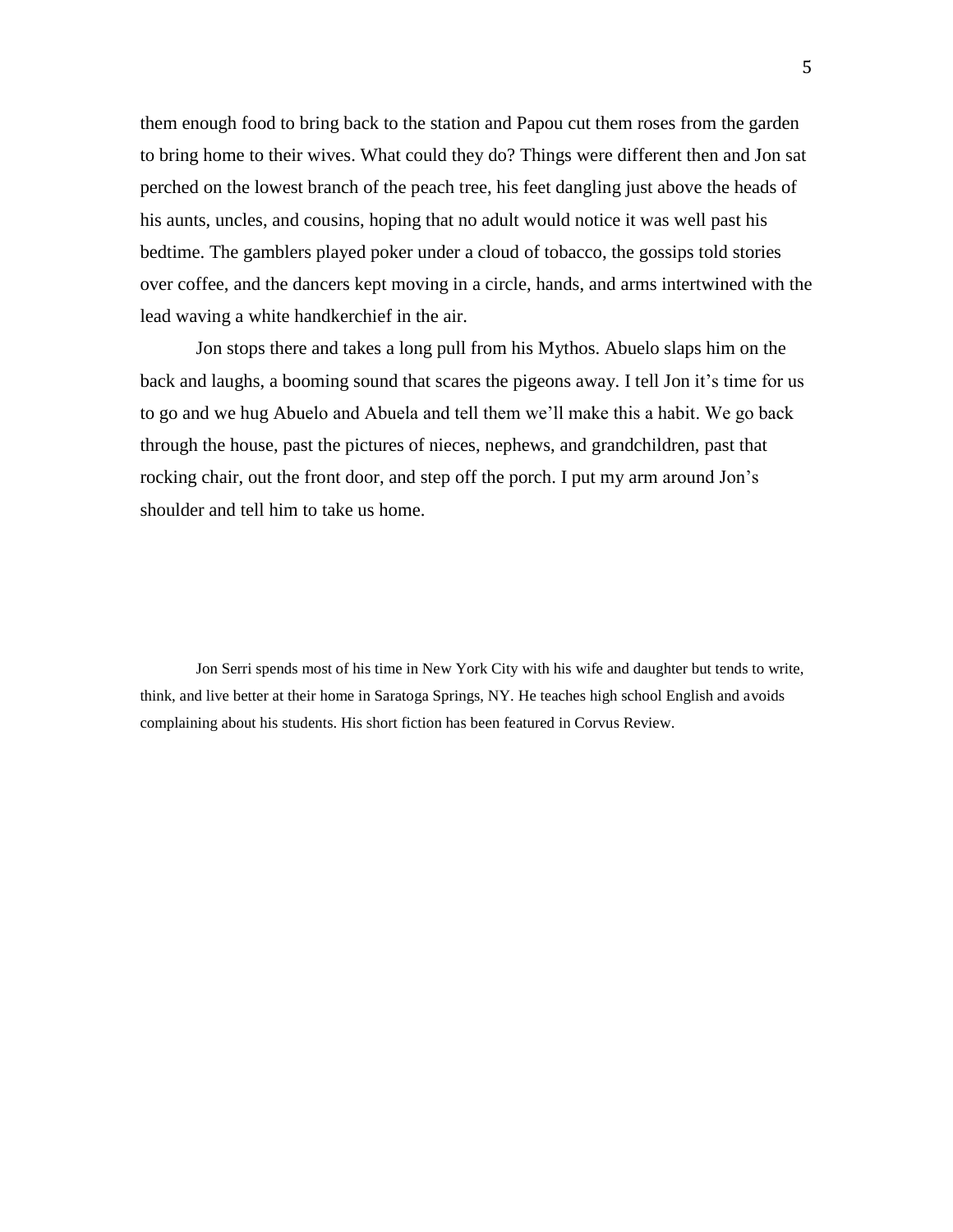My neighbor won a makeover in a competition in a magazine. "Was it in *The New Republic*?" I asked her. She shook her head with something approaching pity and told me which one. It was not one I knew. It would never have been one I knew.

Something gave her the idea that she'd be on TV for it, but that ordeal was not part of the prize. All the same, in case it was, and they were just telling her that, and might spring it on her as a last-minute surprise, she dressed up in clothes that were… *nice* – don't get me wrong, they were *nice* – but either deliberately retro or just simply current a decade before. It was kind of hard to tell. She also had her hair done as retro/frump, and while she was at it had eyebrows kind of glued on, and troweled on a ton of makeup before going. It was a bit like cleaning before the cleaner arrived... which she also did because I'd seen her many a time through her living room windows, up on chairs, dusting, before her Latina treasure strode sternly along the sidewalk and up the path.

At the makeover, my neighbor thought the make-up girls would be kind to her like they were to the women on TV shows. She thought they might be *interested* in her – she still suspected hidden cameras, and an excited presenter, heading a camera crew, leaping out of nowhere to holler, "Surpi-yize!" – but they weren't. She thought they'd put her at her ease with girl-talk that crossed the generation gap and reduced it to the thinnest of cracks. They actually verged on sulky with her, though were sunny enough with one another as they talked soaps and clubs and boys and clothes, crazy cocktails, and a rumored new shade of hair color that would take overheads in the coming months.

"It was plain…" my neighbor started to tell me and went silent. She pondered something.

I nodded, and finished her utterance with the words, "That they looked down on you as a hapless and somewhat ridiculous creature fallen unexpectedly among them, an ungainly, helpless beetle on its back, waving its legs, and thoroughly despised you." I thought I was helping.

She looked hard at me, which made me add, "But of *course* they didn't." She said, "It was plain that they were just doing it for the money."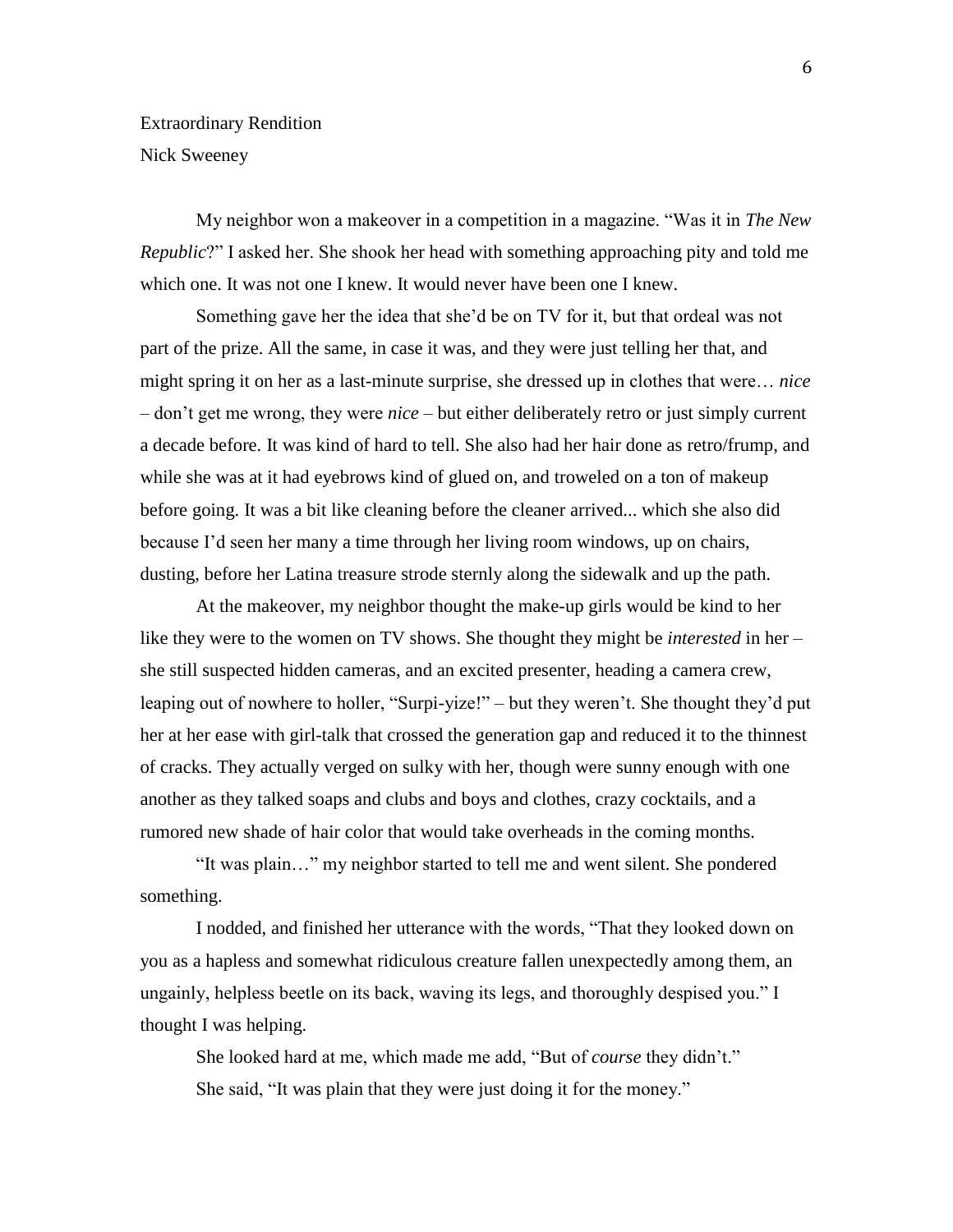It was my turn to look hard at her. I wondered whether I should ask if they ought to do it for pleasure. Perhaps they just enjoyed the… *product*, I suggested, the end result – "*You*," I prompted, when she frowned, but that just made her frown harder – and not the *process*. I said, "Well, as long as *you're* happy with it. That's the most important thing."

She was happy enough to bring back a head-and-shoulders portrait of herself, on the scale of an eight-feet-high Amazon of a woman, made over. She had to pay \$79.99 for the gold-leafed frame it was in. She also brought Polaroids too, painful as hemorrhoids, I thought, of herself as a work-in-progress under harsh lights; they could easily have been mistaken for portraits of a woman at the dentist, in the middle of a procedure that was doing her good but serving her a down-payment of agony. They had coffee-stains on them, and one of them was… *rippled*. They were the roids in the room, I thought, souvenirs rescued from the trash.

She invited me and our other neighbors in for coffee and cake. She had never done that. The cake was kind of dry. The coffee was instant, in both senses of the word, shoved into our hands almost as soon as we'd sat down. As we tasted it and looked acidly at one another, our neighbor began the unveiling. I confessed, "I've never been to the unveiling of a portrait," and the others murmured the same. The brown paper came off, partly aided by scissors and a staple-remover.

We gazed at the portrait, this new version of our host, like something in a stately home, plus-sized, made over, *rendered* by snarky girls and a photographer.

"*Post*-makeover," our neighbor said, the Latin adding *nothing* to what she was saying, "people outside look *through* me." We joined them and did so, it seemed because she leaned over to explain, "It's like they're not sure if it's me, anymore."

It was as if they were trying to see the woman within, she insisted, the *real* woman. But surely that woman didn't exist anymore? That woman was at home, where she never strayed far from the portrait as if to remind us: *that one in the frame is me, you know – you* see *that, don't you? – the* real *me, and not the flesh and blood you see before you, imperfect, eyes narrowed and knowing what you're really thinking.*

"That's what you call *extraordinary* rendition," one of the invited neighbors said at the unveiling. When we looked the statement back at her, she nodded, pitied our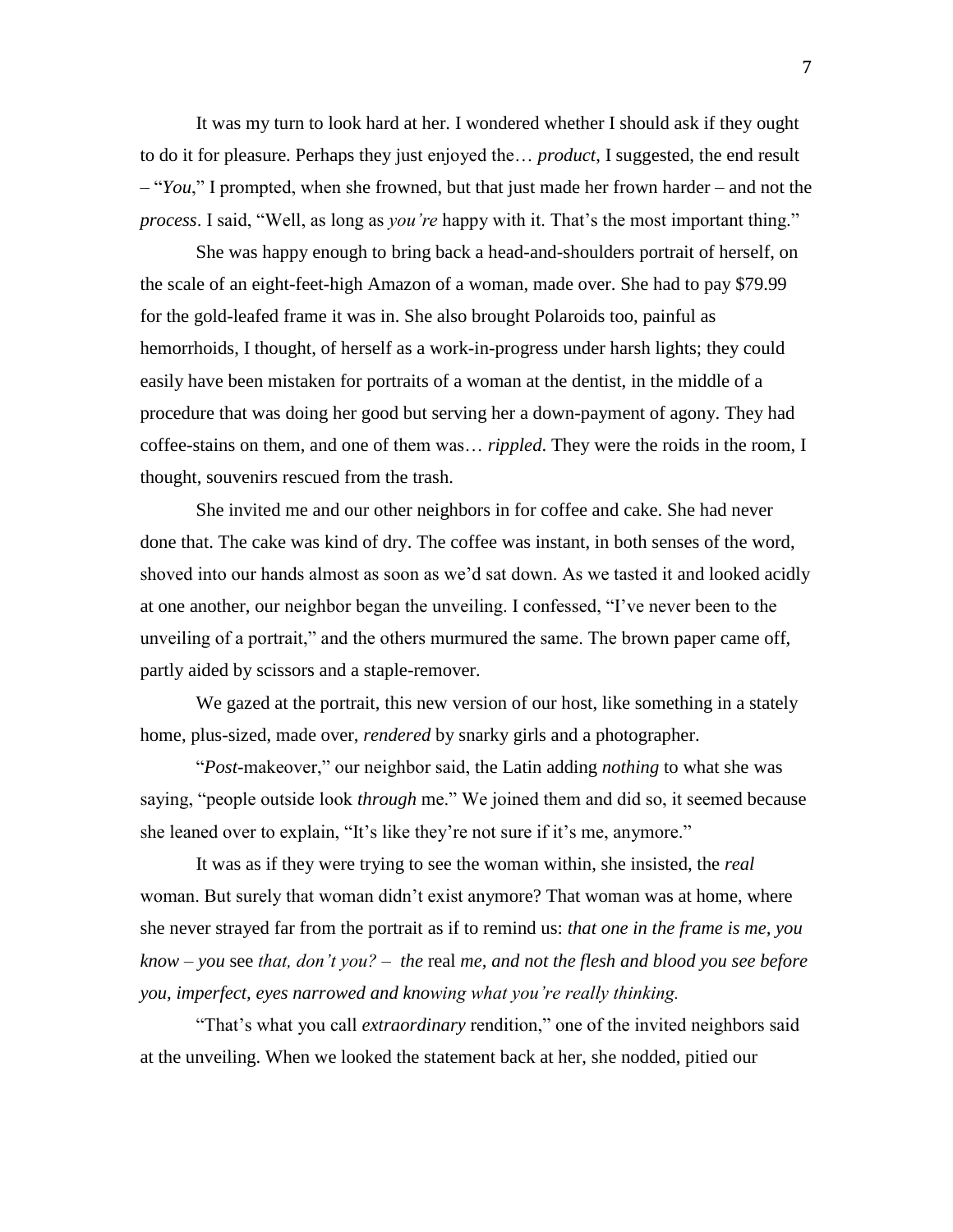ignorance, said, "Do you not *know* that? It's the latest *kind*. The latest kind of rendition there even *is*."

"But doesn't that mean…" I searched for a word. "*Transported*?"

"Well…we *are*," another of them said, latching excitedly on to the imaginary *thread* of the thing. She winked at me, then popped her cake into her mouth, and made a gagging face, and gag fingers, which I thought was… snide. For a second, I saw my face in hers, brought to sneering and uncomfortable life; my own makeover, rendered and fixed irretrievably in time.

Laikonik Express, Nick Sweeney's Poland novel, was published by Unthank Books in 2011. His novelette The Exploding Elephant is out with Bards and Sages. He is a freelance writer and musician. More than any sane person could want to know about him can be found at [http://www.nicksweeneywriting.com](http://www.nicksweeneywriting.com/)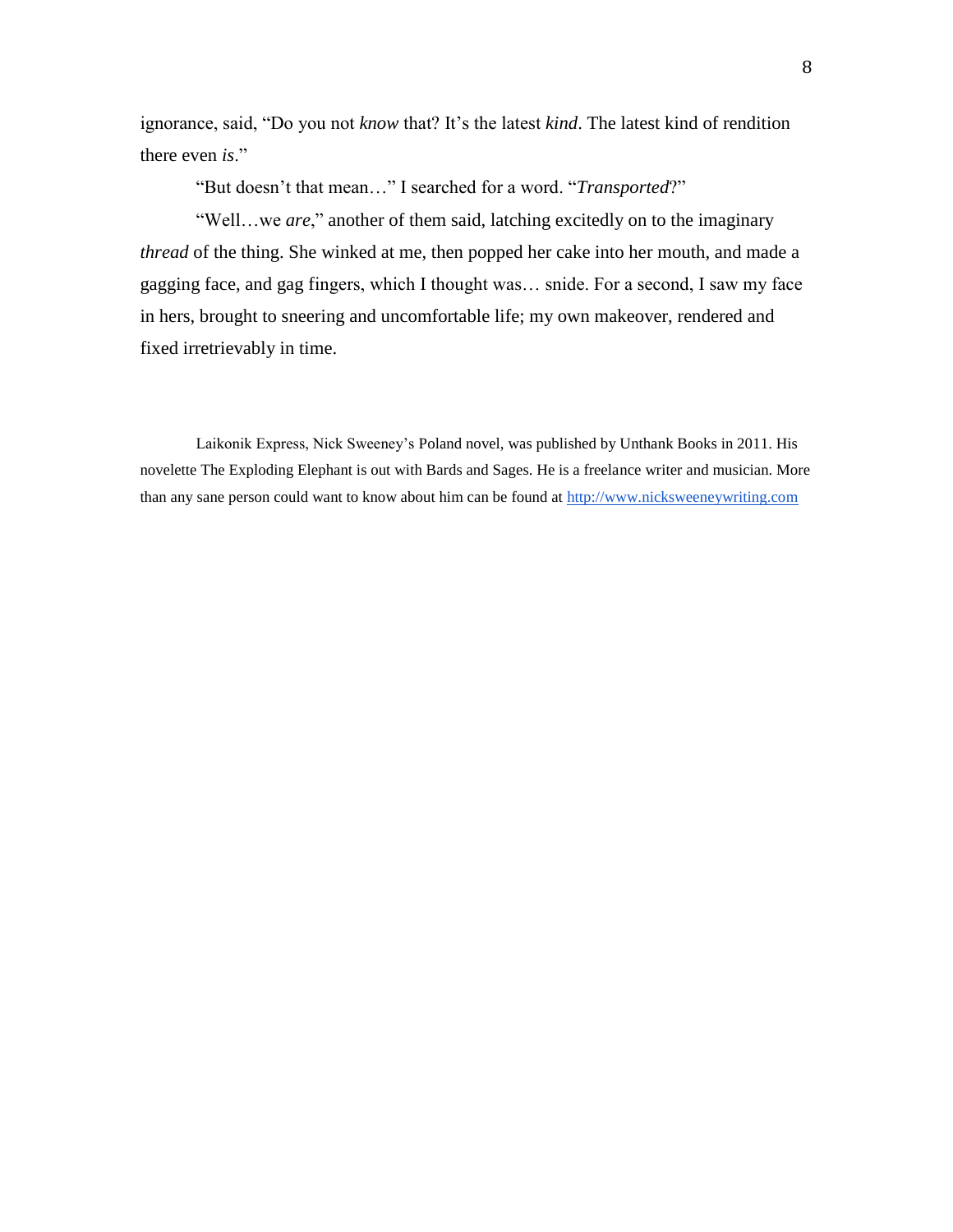## Our House Norbert Kovacs

The two of us build the house with no hired help. Long, yellow planks of wood go into each room from basement to attic. The place comes together in tight blocks. I go through adding carpet to cover the floor in every room, except in the kitchen and the bathroom, as seems fit. I hang pictures on the wall that seem to study us more than we study them. Once I'm done, you say the new house makes you feel claustrophobic. You cut windows into the walls to view the fields better. You break open the floor and add cubbies beneath the boards. You stuff these with old keepsakes: photos, diaries, childhood toys. The horde rolls by itself into bundles under the boards. You add doors between rooms. When I open one, I see a door to the next close at hand.

The smell of the tar that holds our floors and walls together makes us uneasy. We wander the rooms, trying to forget it. In the study, we read our fill of moralistic books, then we eat in the kitchen while giving accounts of our lives. We pack the basement with junk. Old, angry notes from friends. Clothes torn in argument. Items we fear. The next thing, we head to the foyer where we smile and pretend happiness for our guests. The house surprises us into new attitudes all the time.

We tend to the place the best we can. We clean a room of the trash that settles on the floor due to our daily living. We collect the napkins that drop from our pockets. I brush into a bag the broken vase you had tipped from the shelf. The room is set to order. However, another room becomes a mess while we are cleaning. The bookcase falls and every book tumbles onto the study floor. The glass falls from the dish strainer and smashes in the kitchen. We go to tidy the spillage. The several messes puzzle us for they seem to come out of the blue. Time alone, we know, cannot cause them. However, we try to accept it. And we clean, so the house does not crumble onto our heads.

When we tire of our tasks around the house, we sit in the living room and try to enjoy our leisure. I read the paper; you watch TV. As if on cue, the voices start. We hear them throughout the house. One calls, a second responds. Then a third. Sometimes their words sound in agreement. At other times, challenge. Or provocation. We try to name and locate the voices, the two of us, the only people actually in the house. The calls and cries move among the rooms in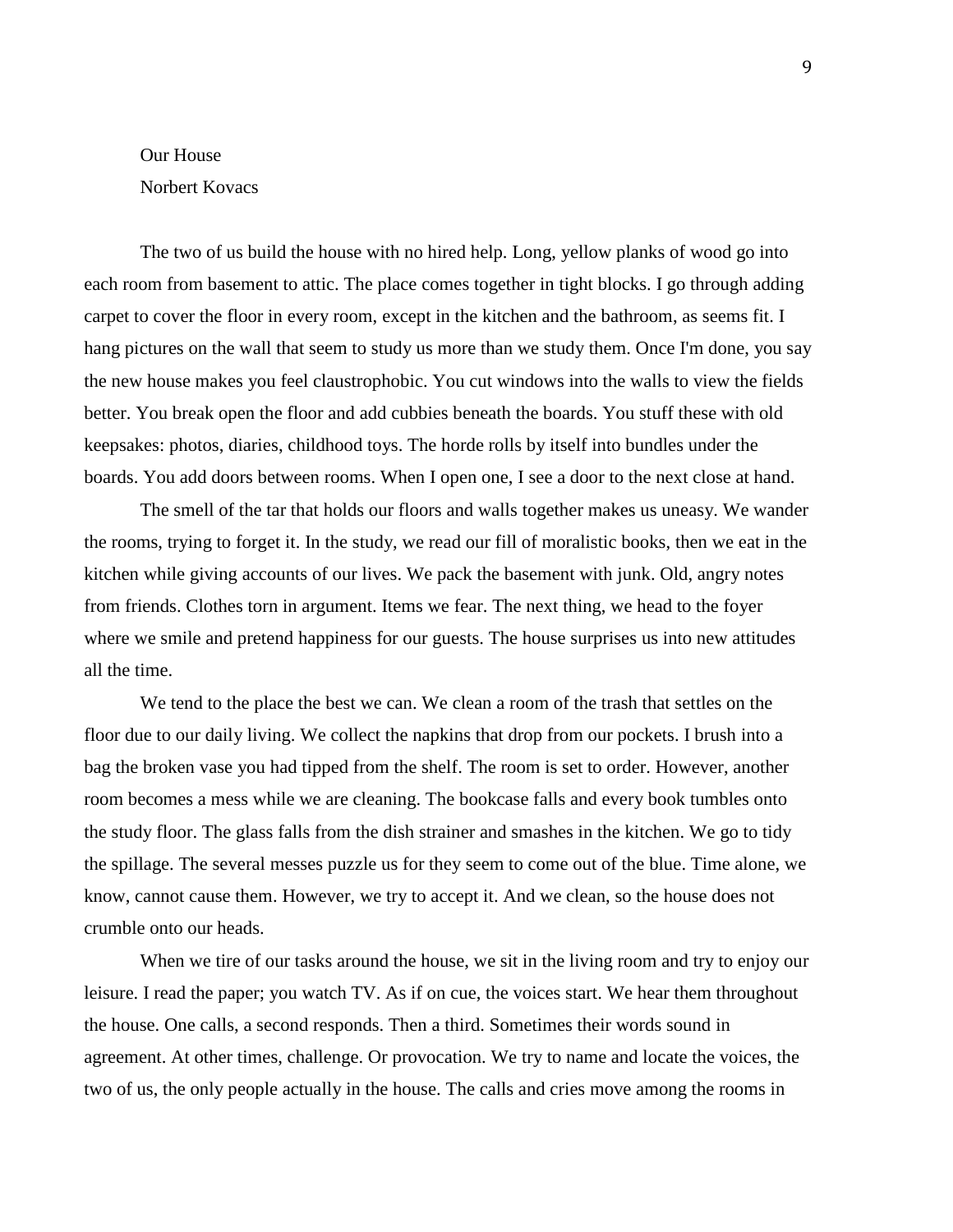the meantime, joining in bizarre duets and choruses. My father's angry words migrate from the study as our friend's bark begins there. My former teenage crackle, unsure and lonely, leaves the guest room and joins the sound of our friend's spouse, moaning in the kitchen. We cannot ignore the voices, though we have heard them many times. They have become ingrained to our ears. I read their spoken words from my book in the study. In bed, we speak with the house's voices in our own. Or as our own, if you like.

We live in a peculiar house, you'd say. And we continue building it regardless. We are adding a new room on the remnants of our old patio this spring. We believe we should never stop building, moving through the rooms, and listening to the many voices that inhabit them. Our built strangeness is home. We have come to think any less would be our death.

Norbert Kovacs lives and writes in Hartford, Connecticut. His stories have appeared in *Thrice Fiction*, *Westview*, *Gravel*, *STORGY*, and *The Write Launch*. Norbert's website is [www.norbertkovacs.net.](http://www.norbertkovacs.net/)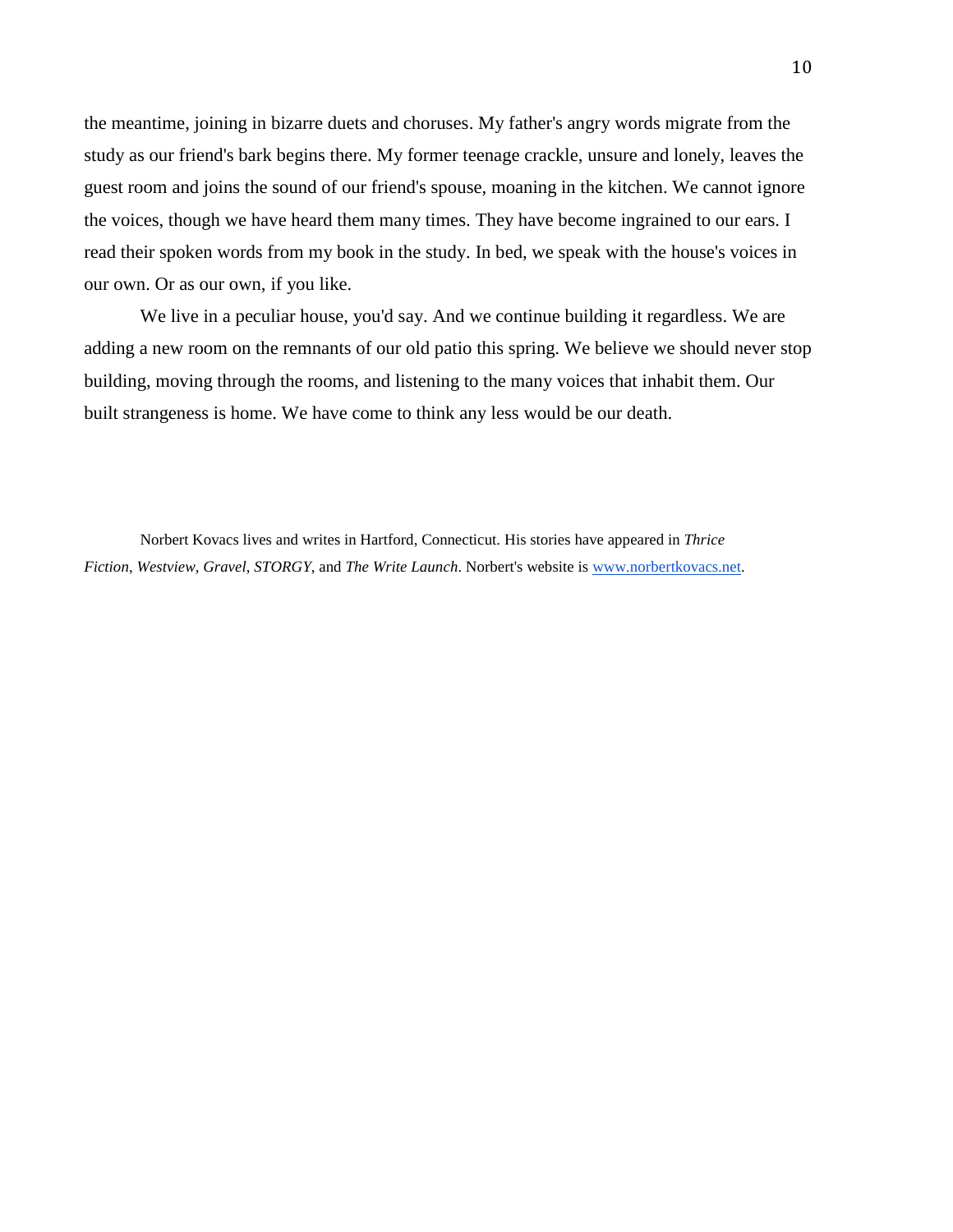Other Side Julianne Basile

If emptiness haunts the living, "What haunts demons?" Appears to be a relevant question.

I have no friends So I wait for their shadows To slip past me in the mirror.

I ask them to prom, Proffer movie tickets

And they agree to a date, But insist on stopping in purgatory on the way.

If the word "demon" is derived From the Greek "damos," Meaning messenger,

I will not kill them.

I will allow them to show me The way my dust-cloud moves Across eternity,

Point out where the specks of me Could be rearranged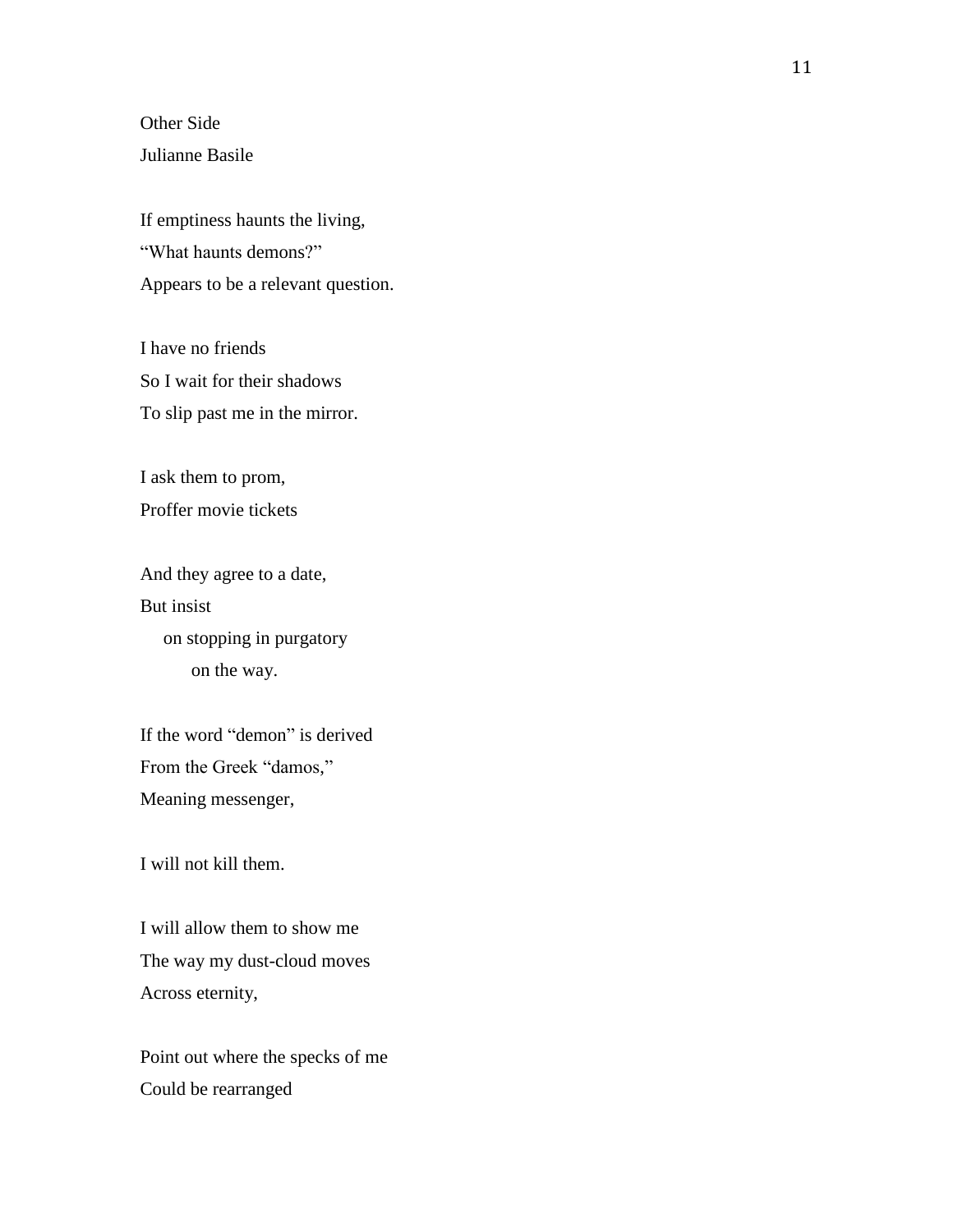Into a more cohesive shape.

I will count their knocks, Count the scratches they leave, Learn every bit of Latin, Analyze their dreams

So enough scientific knowledge Can be gained to suck the potion From their bloodless veins, Choke them for their treasured names.

Until the day comes When I can confidently say,

"I've batted Baal, One of the Seven Princes of Hell, He caught me far from Eden, And he ain't no rookie demon."

If you look them in the eyes, Their faces wax translucent;

They are the Wizard of Oz, Small men who fool the world with big voices.

If emptiness haunts the living,

Then I haunt these demons.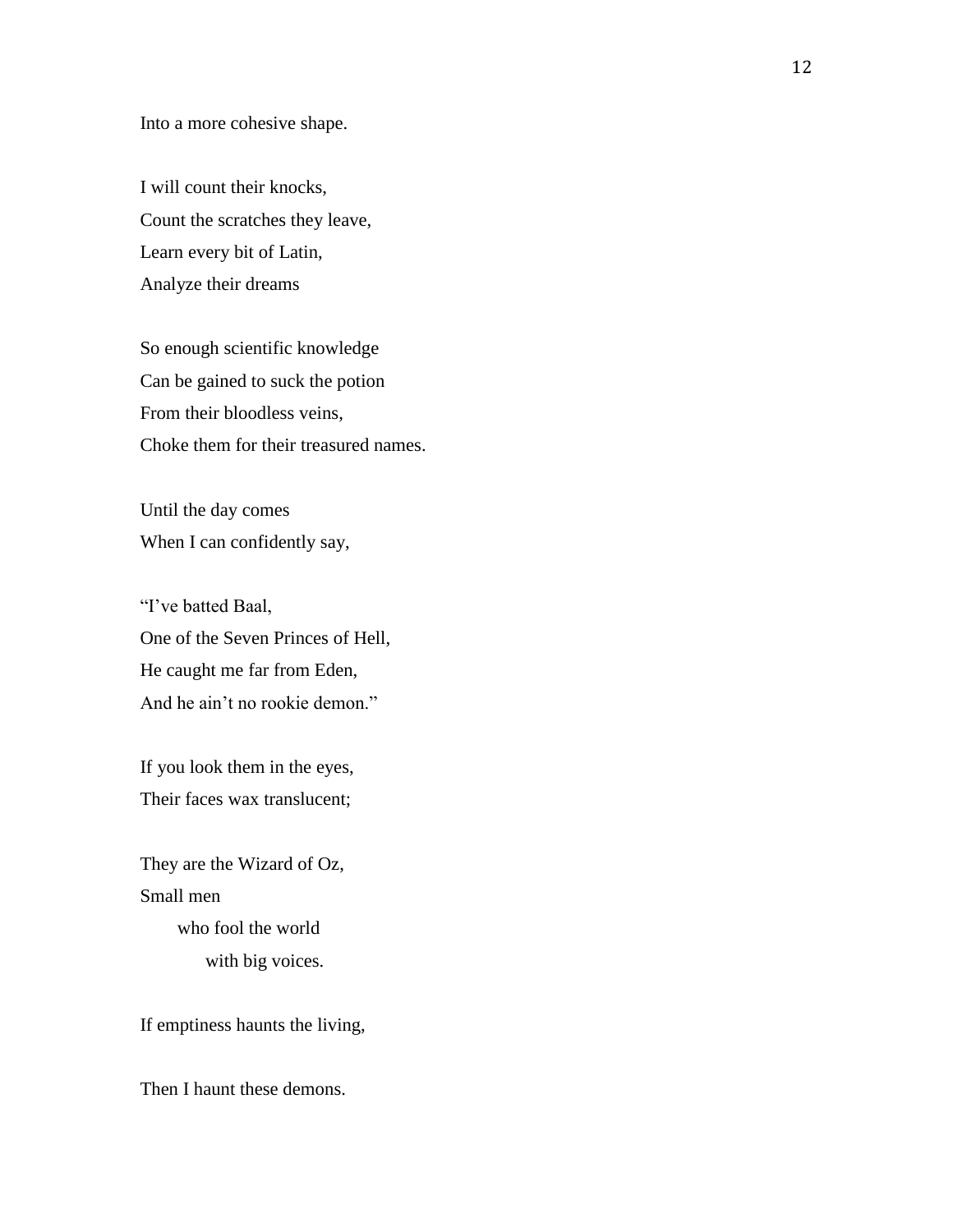Julianne Basile is a reckless youth from North Jersey. Her work has been published by the *Plum Tree Tavern* and is forthcoming in *The Stray Branch*. She regularly performs at poetry slams and enjoys getting chased in the forest.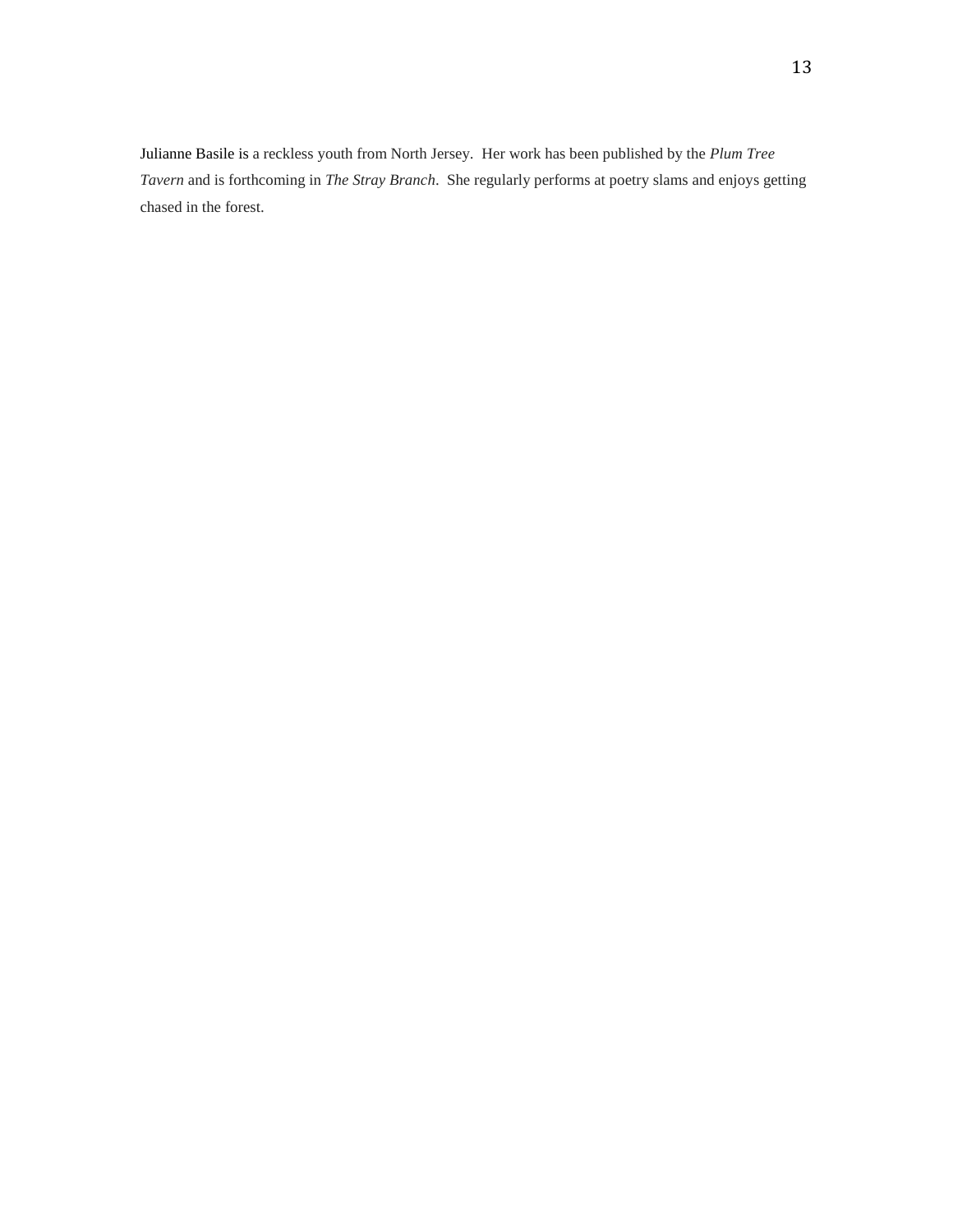Windshield Wipers Andre Hampshire

*For my Mother and Grandmother*

My past has come to me Like heavy rain on tainted glass. If tonight into the darkness I fade, If tonight my road ends in a crash, Think of my childhood And forgive the rest.

Poet and composer, Andre Hampshire has come to know two languages well, one by nature and the other by necessity. While all of his writings are in English, he hopes to write Portuguese poetry should the time ever come.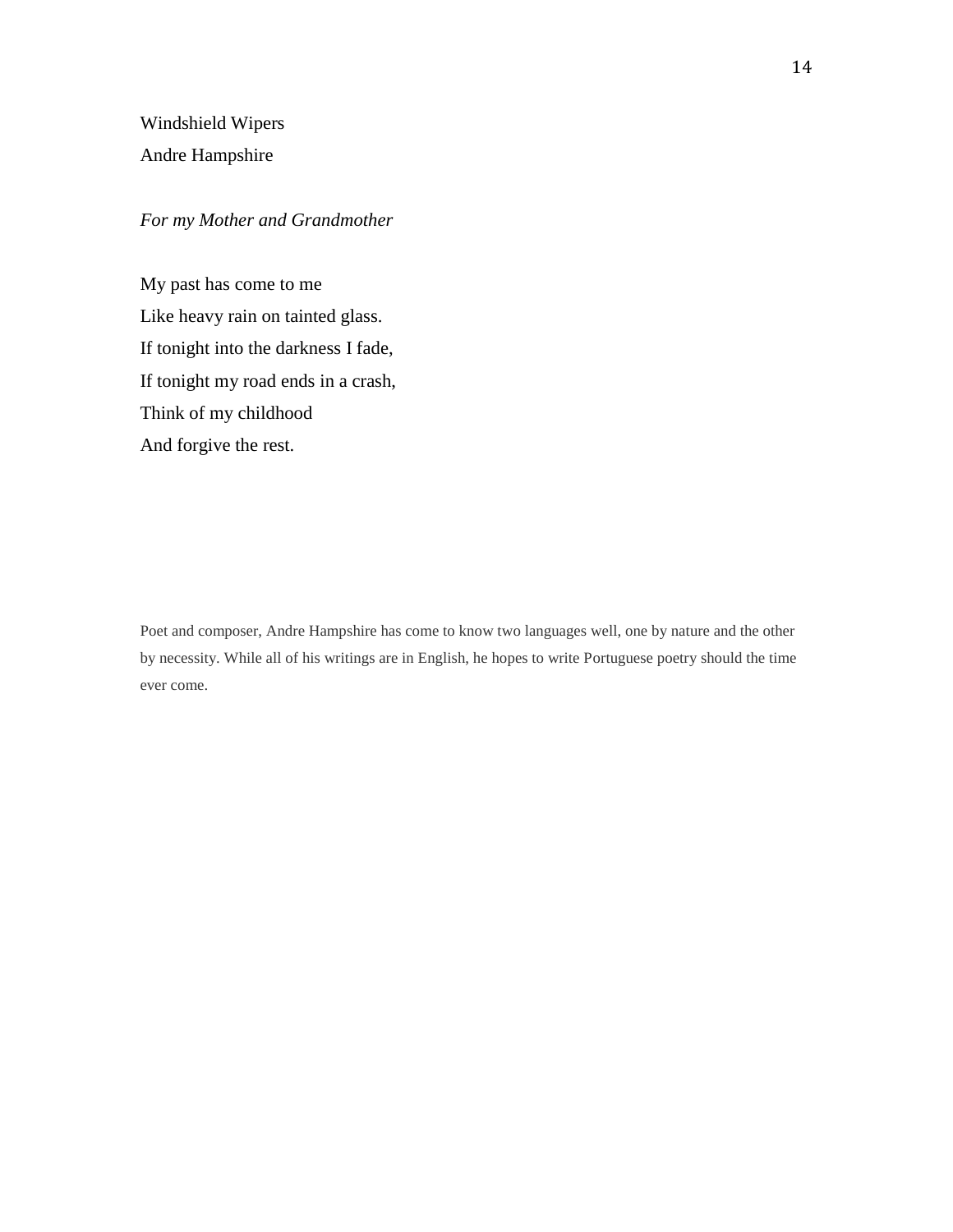Night Flight Bill Arnott

A hum of soft blue light laps in gentle waves undulating on the cusp of audibility, down length of deprivation canister thrum of pressurizing air 40,000 feet of flatulence recycled fart keeps us aloft according to my nose aerodynamics admittedly not my forte

Enfolded on a reclined seat thin padding custom shaped to fit no human form I'm shimmied, beneath brightening blue near neon now wash that rises to a chop as though I've fed my bed with coins – an hourly motel same stained and sour soiled mattress without the all-day cable i.e. porn just fevered pitching rock of two impatient lovers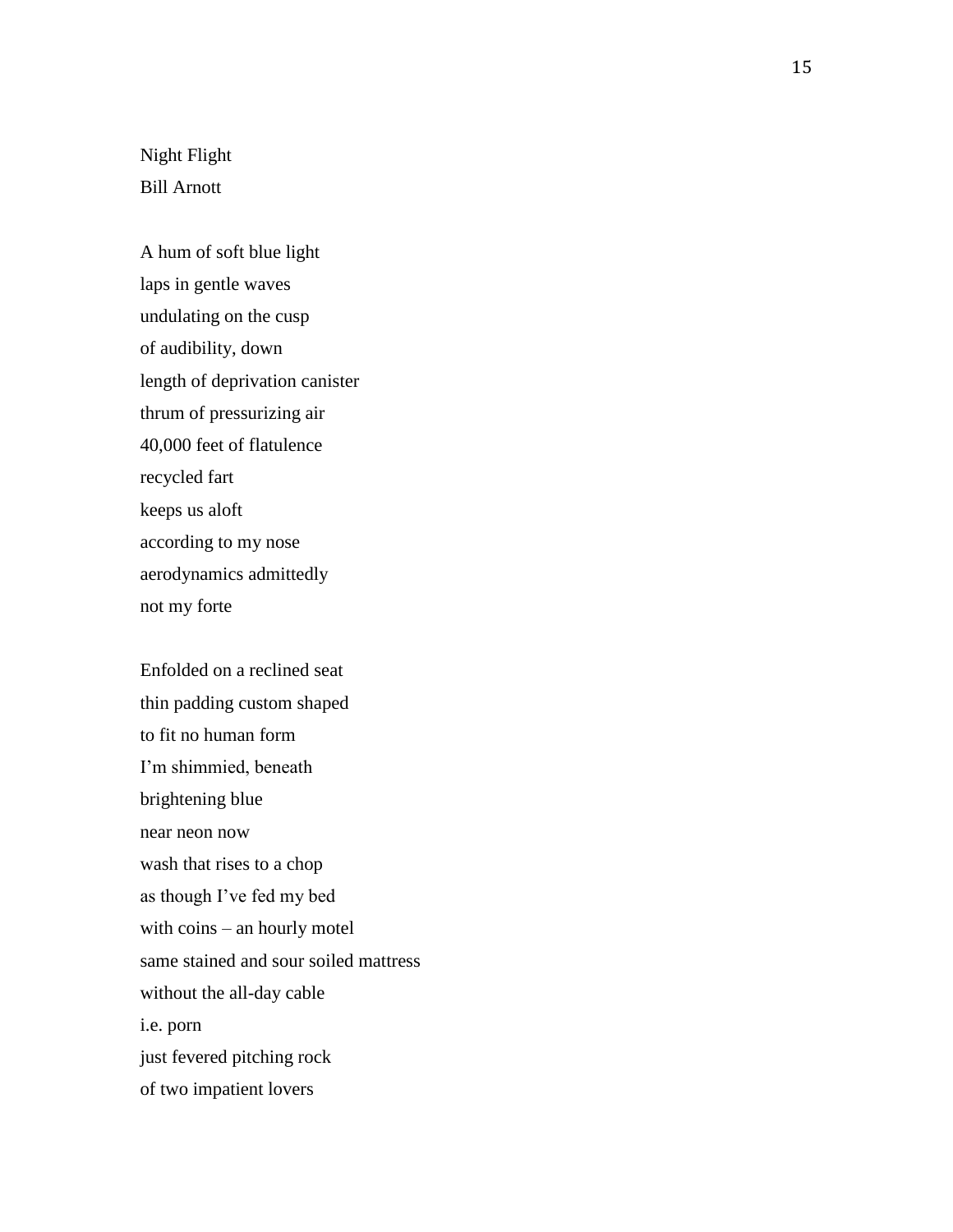lulling me erotically eager now to simply go to sleep in the deadening smell of backside

Beyond a porthole window stars are humming past same silent sound as our internal blue launched like Boney M aboard their flight to Venus disco ball in orbit with the stars Cyrillic static sputtering from Sputnik *Oh, those Russians!*  Ground control to Major Tom Hanks, to Houston we have a cataclysmic problem: everyone aboard, I fear just may have shit themselves

Vancouver author, poet, songwriter Bill Arnott is the bestselling nonfiction author of *Wonderful Magical Words* and *Dromomania*. His poetry is in the League of Canadian Poets *Heartwood* and Paper Dart Press UK *PLAY*anthologies. Bill's poems, reviews, and articles also appear online.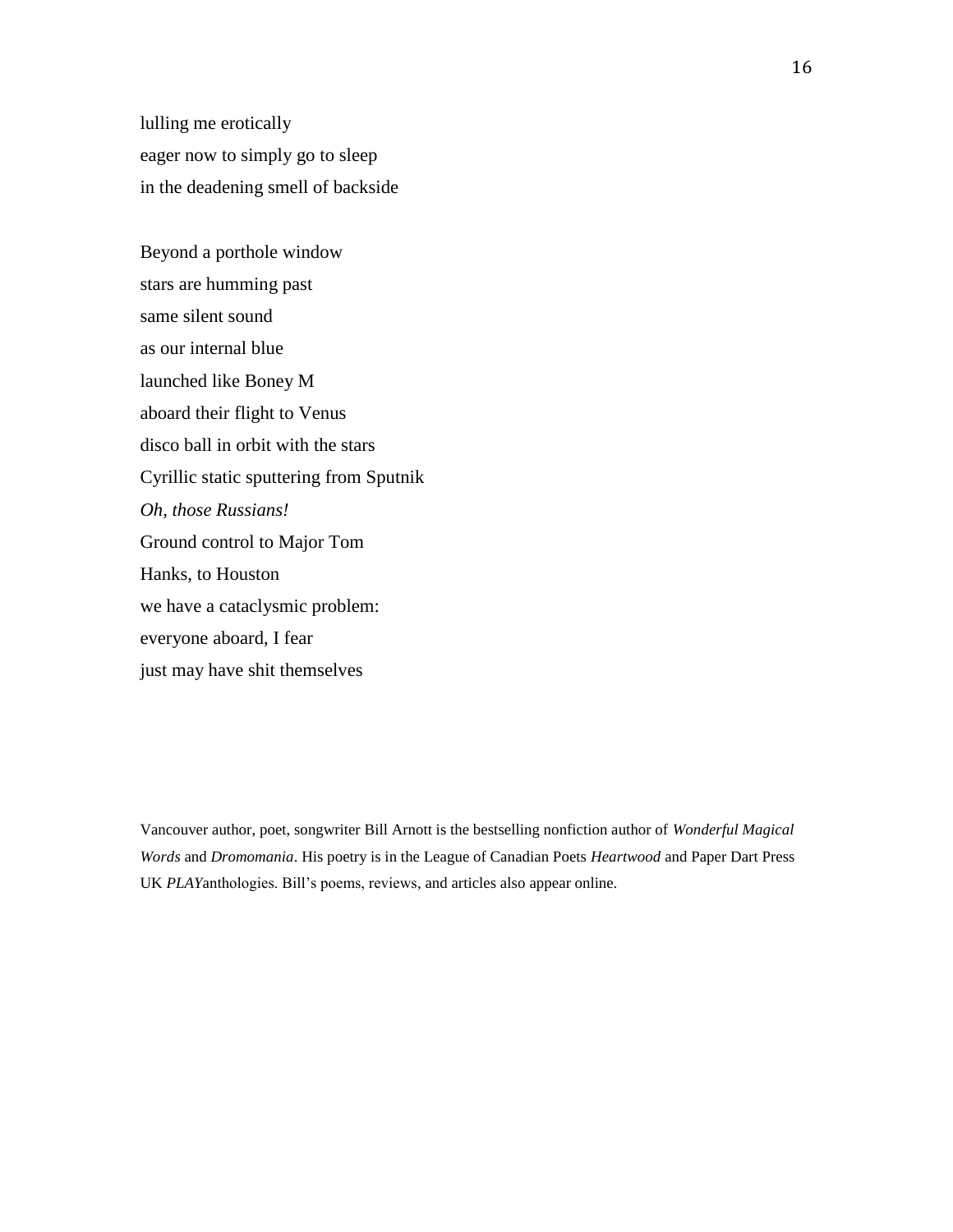Blind Pig Robert Beveridge

The sound of glass against pavement at four in the morning burnt sugar odor beneath the high sweet juniper sick and the barest hint of copper ripples outwards from 12<sup>th</sup> street and engulfs a city, a planet

November 2018 marked Robert Beveridge's thirtieth anniversary as a publishing poet. When not writing, he makes noise [\(xterminal.bandcamp.com\)](http://xterminal.bandcamp.com/) in Akron, OH. Recent/upcoming appearances in Medium Chill, San Pedro River Review, and South Broadway Ghost Society, among others.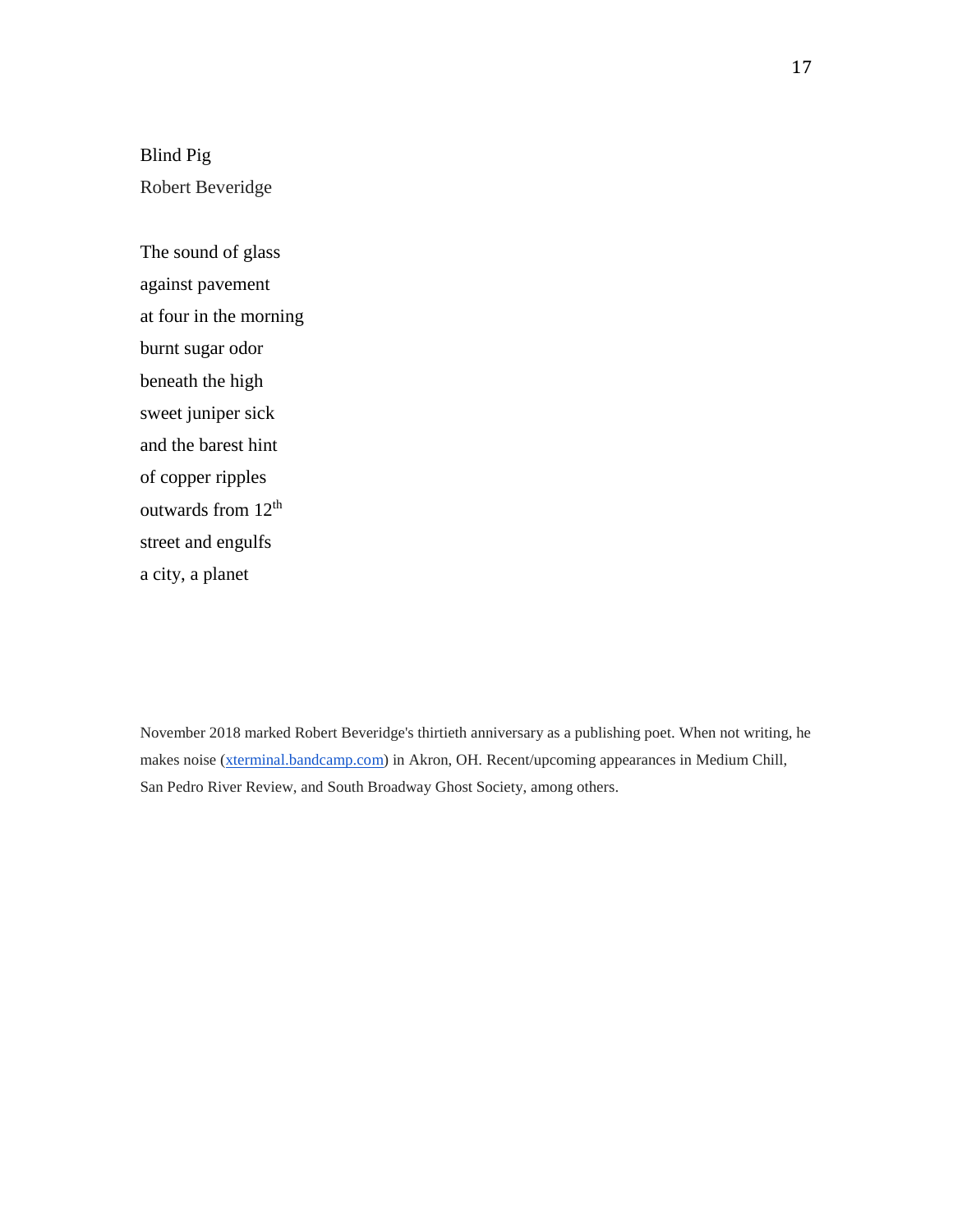The Darkest of Nights Jeffrey Zable

Just another blank space within another blank space. That's how it goes if one lives in one's head: a head that is full of murderous intents that were never carried through.

It's easy to think of oneself as a coward- someone who's taken the easy way out: the easy road to minimal success.

I prefer to engage with cats and dogs I meet along the way, as most seem to appreciate my humor and ask how I'm doing against the odds.

There are no odds, I immediately respond, given that this sunlight will soon reflect the darkest of nights. . .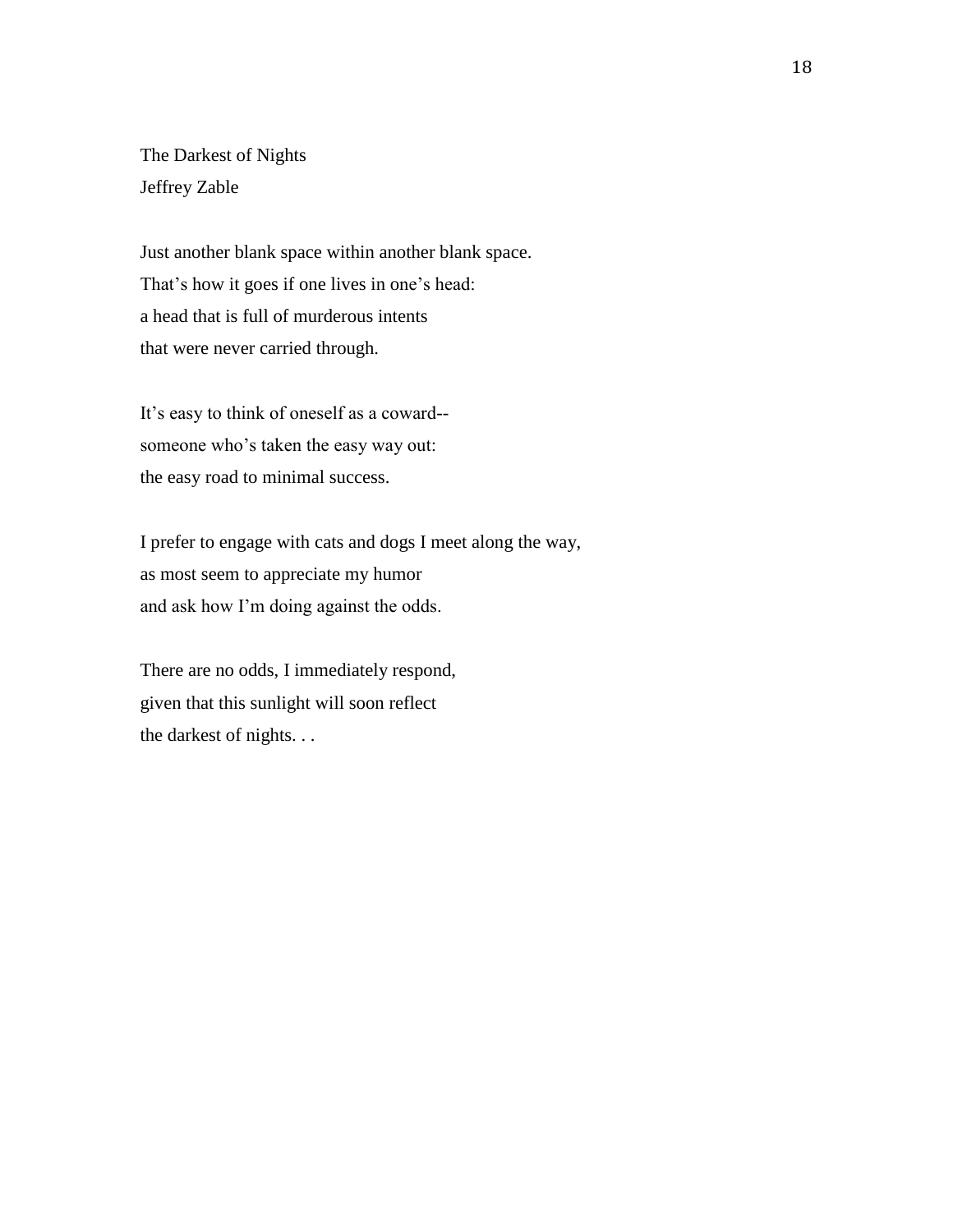Back to Normal Jeffrey Zable

I was talking with Sue Nommy when she mentioned that sometimes the ocean rocks itself to sleep, but other times becomes angry—enraged and says out loud, "Well, if there is no God, then why shouldn't I follow the course of human history: rape, pillage, cheat, and destroy those who are the weakest!" And when I pointed out that sometimes the weakest are among the nicest people around, she pondered that for a moment and then walked away into the sea. The next time I saw her she seemed angry—enraged as she was riding on the back of a whale and yelling obscenities, while violent waves spread over the land taking thousands of lives. And as I stood at the top of a hill, the water just inches below my feet, I shouted out to her, "Are you happy now!" Without responding, she rode that whale as if it were a bronco, until everything died down and was back to normal.

Jeffrey Zable is a teacher, writer of poetry, fiction, and non-fiction, and a percussionist who plays for Afro Cuban and Afro Haitian dance classes. He's published his writing extensively—more recently in Alba, Tower Journal, Rasputin, The Bitchin' Kitch, Picaroon, Ink In Thirds, Uppagus and many others. In 2017 he was nominated for both The Best Of The Net and The Pushcart Prize.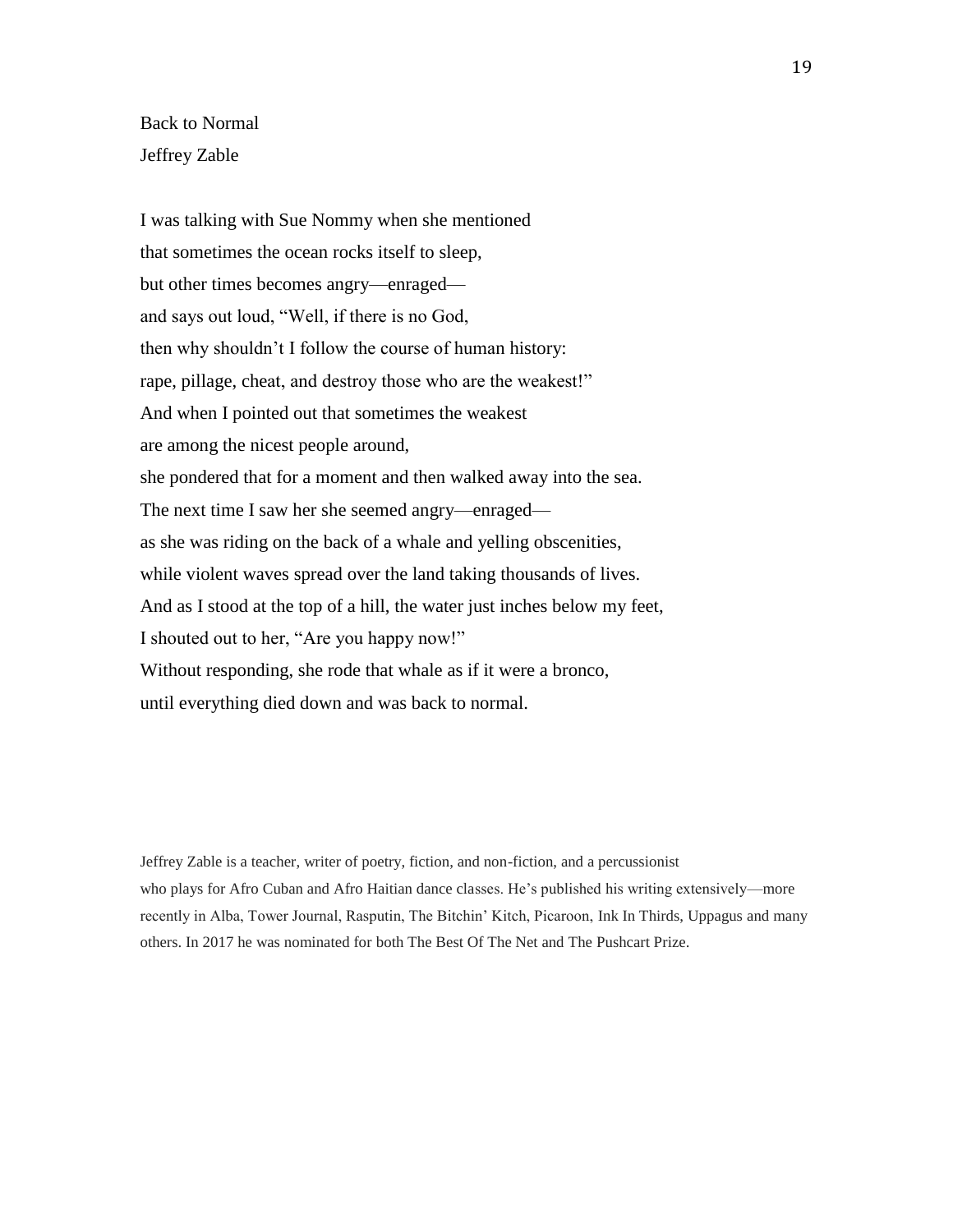### Killers

David Estringel

I cut you with words to watch you bleed. You starve me with silence to see me wither. Funny, we should look back upon that lifeless heap we left- surprised wondering, "How could you let that happen?"

David Estringel's work has been accepted/published at Foliate Oak Magazine, Indiana Review, Terror House Magazine, Expat Press, 50 Haikus, littledeathlit, Down in the Dirt, Route 7, Setu, Paper Trains,The Elixir, Soft Cartel, Harbinger Asylum, Briars Lit, Open Arts Forum, Cajun Mutt Press, and Former People Journal, and The Ugly Writers.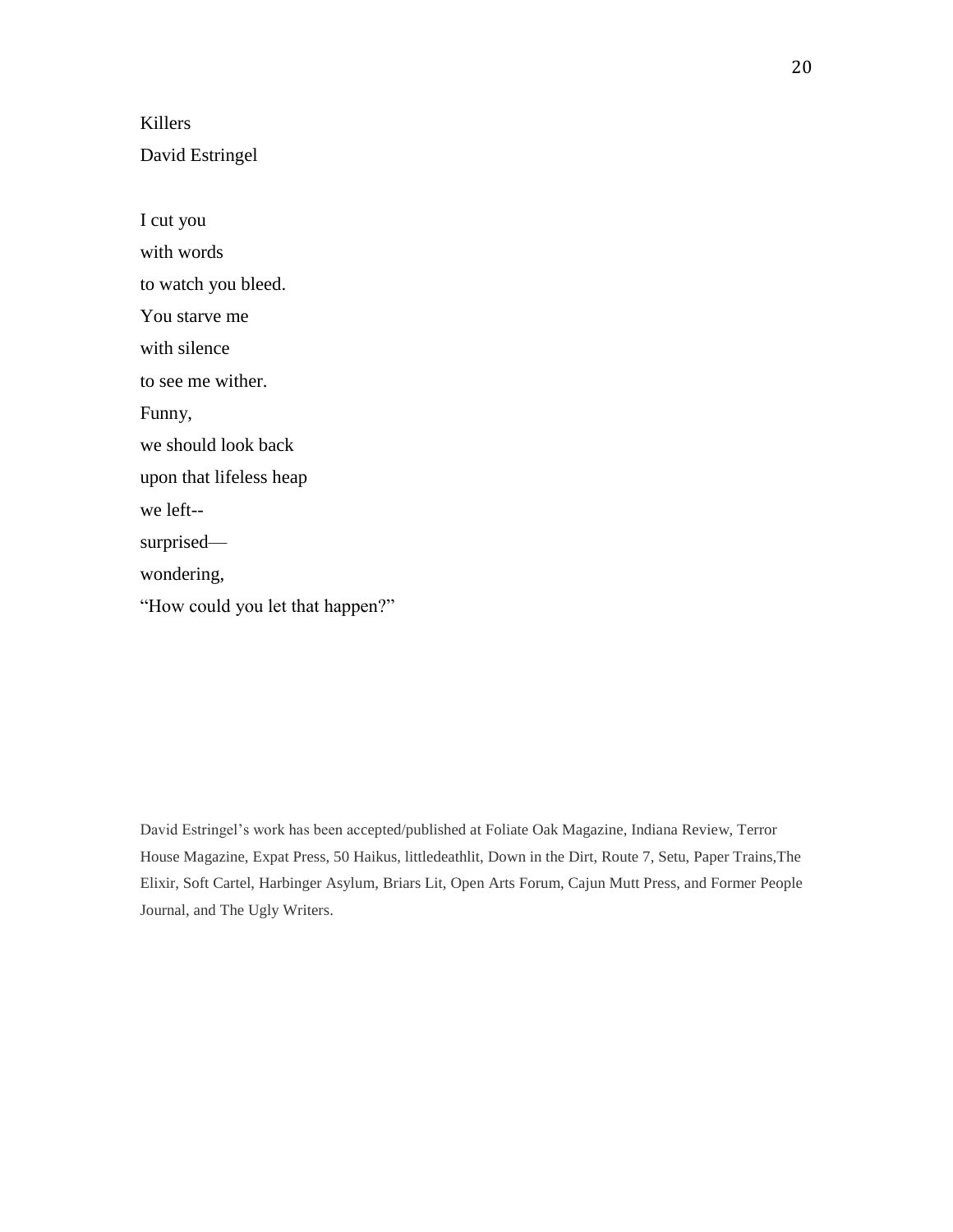Springtime Death of Whydah Sibyl Ken Allan Dronsfield

Stand at ocean-side, exhale screams cut through dense air, her throat tightens releasing weird screeching caterwauls. The ice melts and Sibyl climbs the tower; in a gown of white with gold lace; coat-less, barefoot and cold, warm sunrise is soon. Covered in darkness, within the icy dream cursing those of pious dogma and reform wearing a studded gemstone black collar; gifted from her knight now dearly departed. Deep within the throes of welcomed death, Whydah Sibyl reaches with gnarly fingers; breathless as water drips from castle walls. Reciting, "as the dead are never truly gone; unless they are totally forgotten by the living. My life; a coolish sea breeze, stormy at dawn; entranced, raving mad as a boiled chicken." Whydah Sibyl still sings her lovelorn sonnet, and now rises high into the clear black sky, whispers echo in soft light, 'your knight waits'. Cast in a verse of silent night, she disappears into the crest of a rolling wave, never forgotten.

Ken Allan Dronsfield is a disabled veteran and poet from New Hampshire, now residing on the plains of Oklahoma. He has three poetry collections, "The Cellaring" a collection of 80 poems of light horror, paranormal, weird and wonderful work. "A Taint of Pity", Life Poems Written with a Cracked Inflection, and "Zephyr's Whisper", Poems and Parables of a Seasonal Pretense. Ken loves writing, thunderstorms, walking in the woods at night and spending time with his cats Willa and Yumpy.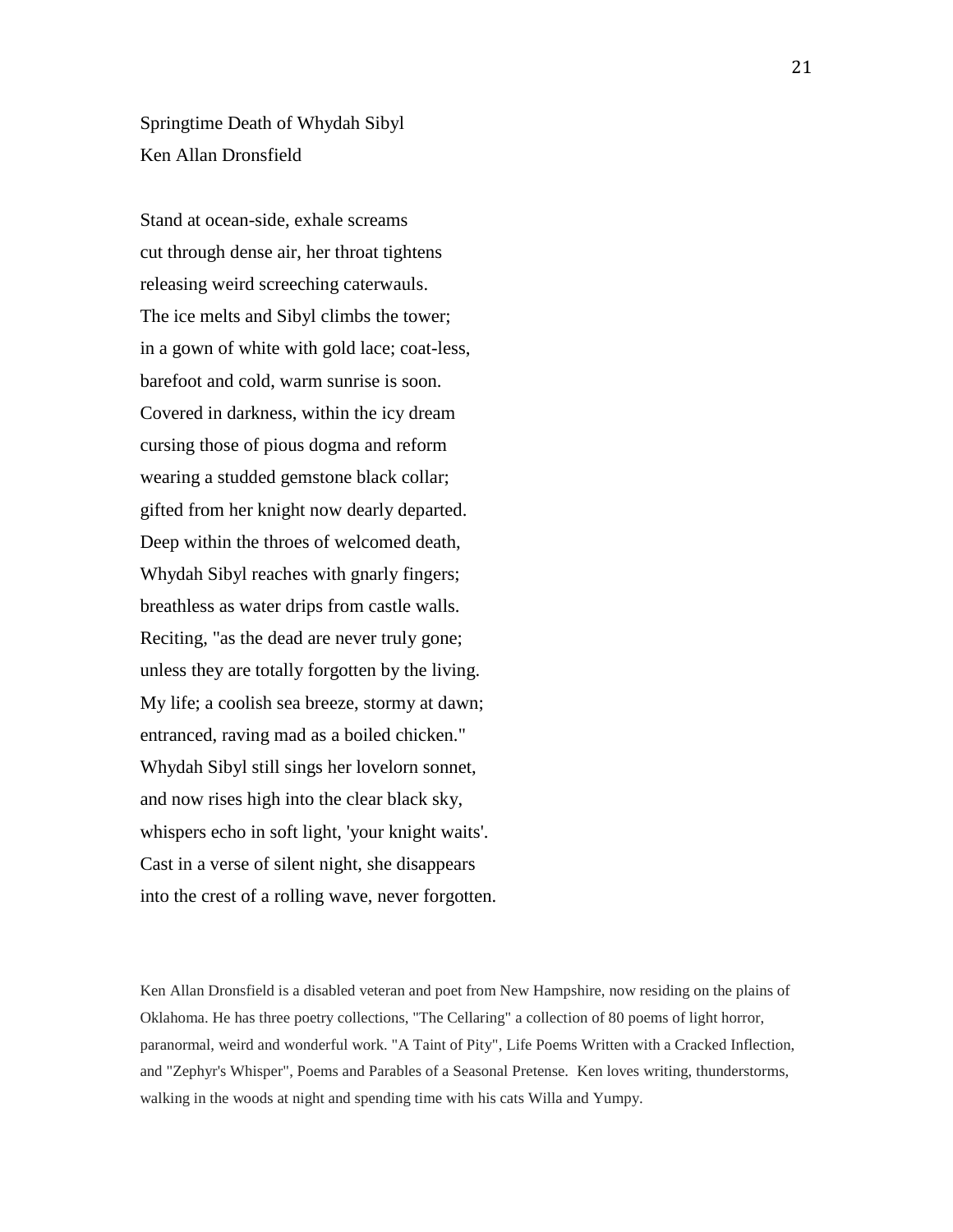Dinosaurs Too David Boski

you used to download porn on LimeWire using a dial-up internet connection, watch wrestling when the WWE was still the WWF, use a Zenith VCR to record movies off of your gigantic television set, own a Walkman and after that a Discman; there are kids out there who have forgotten more about technology than you have ever known, you get tired for no reason, your hangovers are much worse now, it takes you longer to piss, and you have grey's in your pubic hair; you can't get up without having a cup of coffee or two or three, sometimes your back hurts and according to WebMD you're completely fucked; plus, you're old enough to be a father - to a teenager, and one time a woman at a bar replied 'wow that's old' after you told her your age but that's ok; cause one day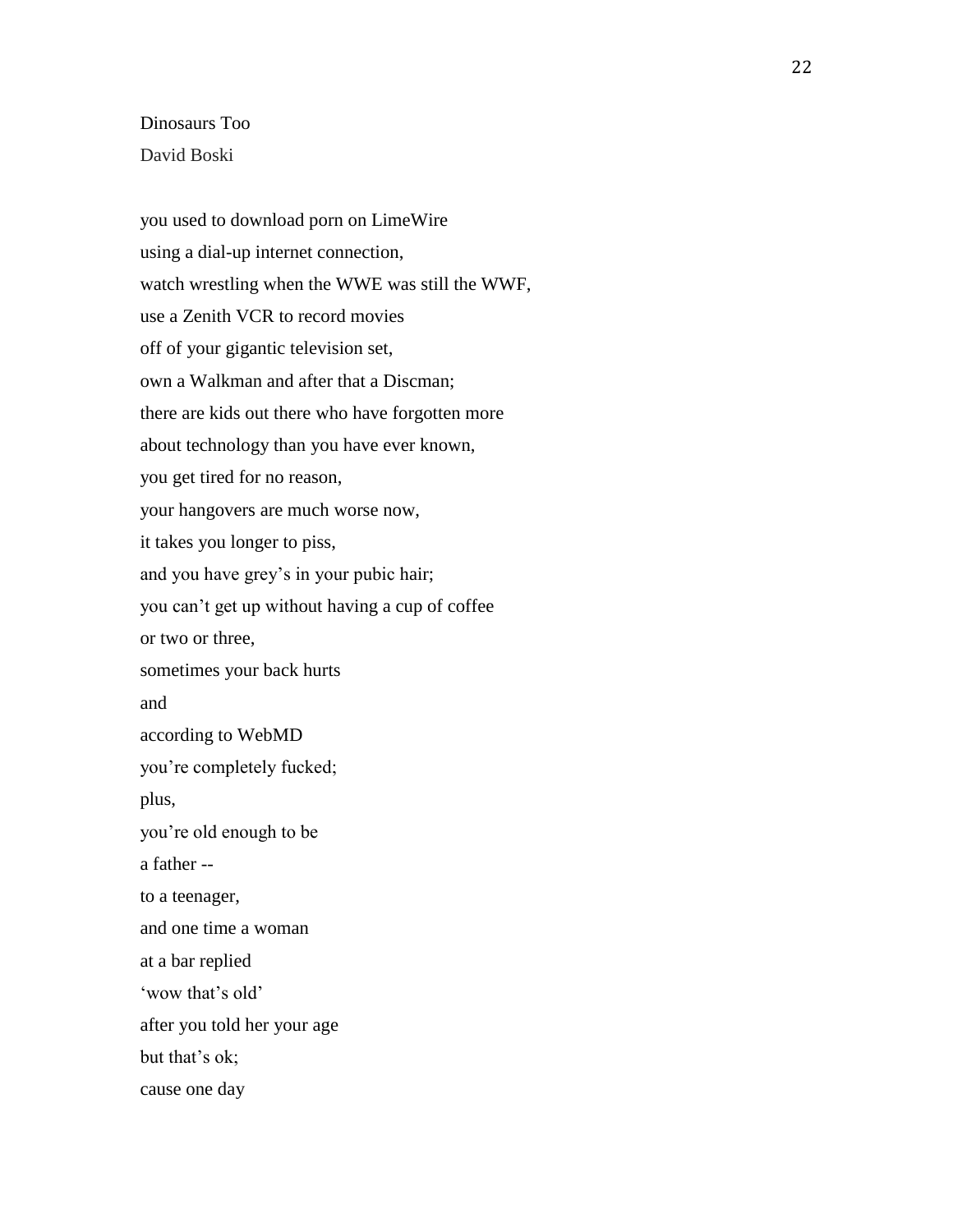she'll be a fucking dinosaur too.

David Boski lives in Toronto. His poems have appeared in: Cacti Fur, North Of Oxford, The Rye Whiskey Review, Under The Bleachers, The Dope Fiend Daily, Alien Buddha Press and elsewhere. His chapbook "Fist Fighting and Fornication" was recently released by Holy&intoxicated Publications.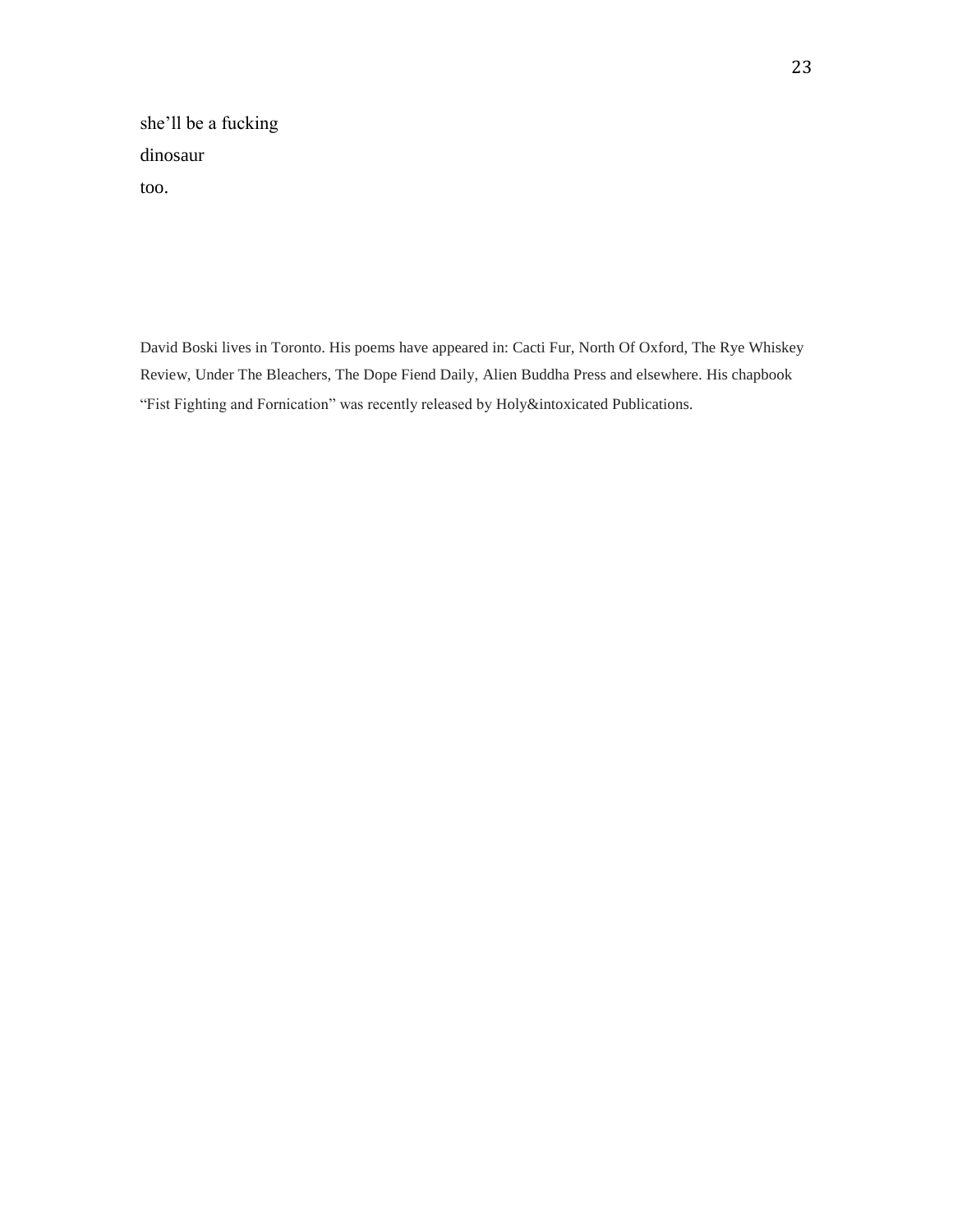Legend of the Bee Queen (for Sylvia Plath) Brandy Thompson

Apis Mellifera

– grafted during the first instar, the bee queen emerges from her piping season, seizing back her marking pen . . . . . . then October 1962 – she marks 25 commemorations.

Sovereign to the worms and the dirt ever before the flowers – the (falling) matriarch pledges her fertility – the ripe decay of thirty summers and all of her sustenance, down to her last drop of bee bread . . . . . . when

grave-digging season sets in  $$ the wintering winds advance their fury, only to fall powerless to her excellency's own – she, the ruler of perpetual oblivion from birth; she, the hemolymph, possessing all the warmth of a winter cluster, alone.

She is the solitary swarm and the numb-lipped lone-ness stinging and streaming out her black-death ribbons all at once – mad and buzzing for a legacy, with her ink-stamped honeycomb of grave goods

she migrates to a last December where Yeats' ghost has been commissioned for the blessing of her coffin hive on Fitzroy, in Primrose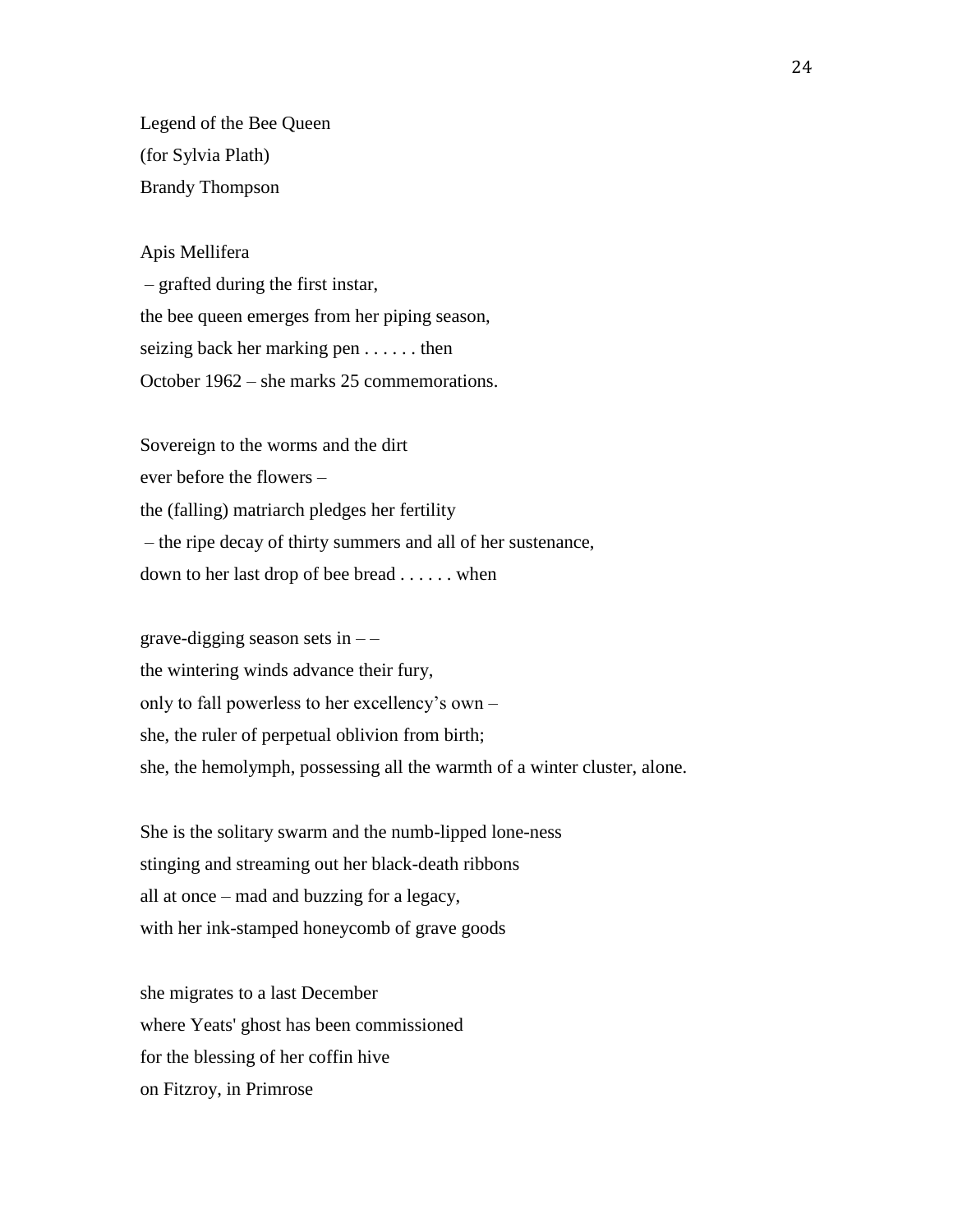– the Fates' parting pittance and the royal clock snow-stopped to mourn the coming of her majesty's farewell year (how sticky with pride she must have been)

 $1963 \ldots$ . . . . . February – the death season; she is abdicating nothing; the queen propolizes her throne and with permanent assemblage – –

She remains entombed and numinous to reign in the 4 a.m. phosphorescence of her fever-hazed confession room – – She the immortal and malevolent nebulous with the brooding antennae and a brimming pollen basket; she remains.

Not of country; not of colony but surely of a realm preceding America . . . She, the mother tongue, spoon-fed of royal jelly – with her London death – the old smoke – and the headstone to prove it.

Brandy Thompson is a lifelong resident of rural southeastern Ohio. A former cashier; retail worker; factory worker; waitress;  $\&$  insurance agent – ill-suited to each of these, what with her head perpetually in the clouds and all. Presently, she makes an occupation of reading, writing and evolving – *sans* time clocks.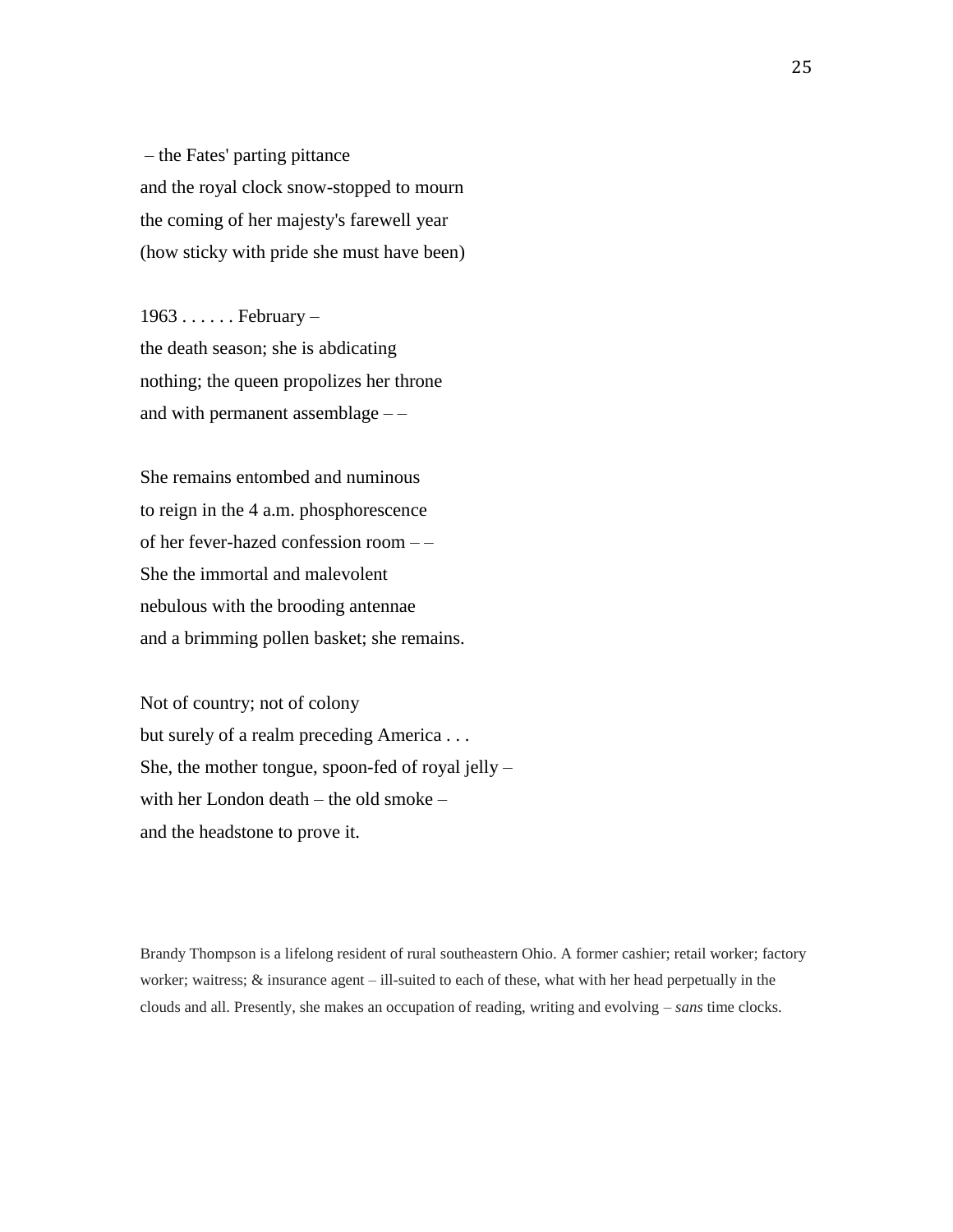Never at the Hour of Crickets John Morrison

She led me by moonlight to a willow thicket beside a slow creek

said a moth needed more from a great ape. Even

as I whispered *please*, she became a flicker of blue and we

finished, *Olly Olly oxen free*, and I laid down

on the bank to watch through closed eyelids

clouds jostle and tear like the pink spun glass

insulation in the attic. I see into the ceiling and above

the ceiling is the roof and above the roof

another sky. I see we all live in one

house though we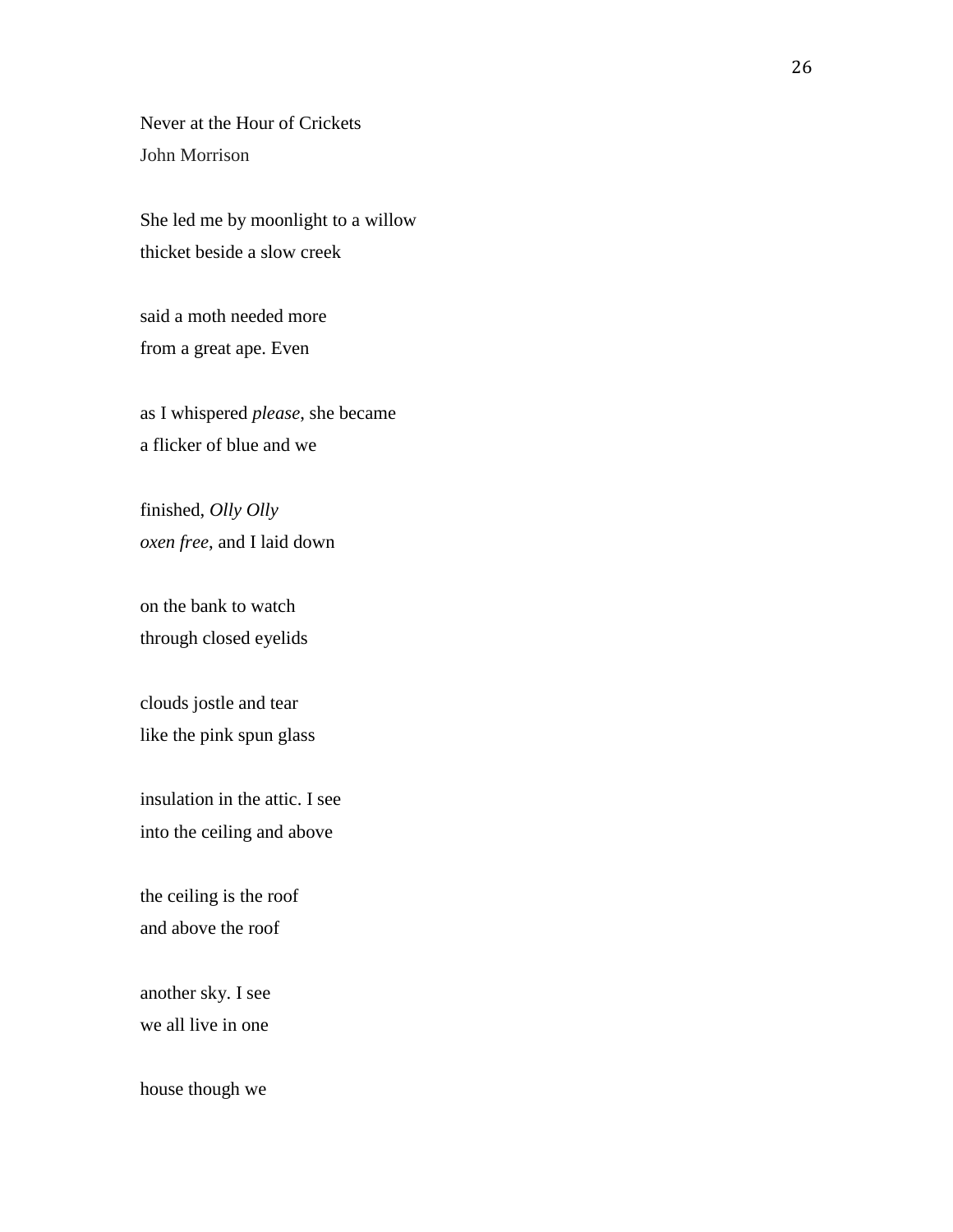never see each other,

never will, not at dawn, not for coffee, not at bedtime,

never at the moment of bats.

John Morrison writes in Portland, Oregon, and sometimes runs the trails for a few miles. His poems have appeared in the *Beloit Poetry Journal*, *Poetry Northwest*, *Cimarron Review* among other journals. His book is *Heaven of the Moment*. He teaches at the Attic Workshop.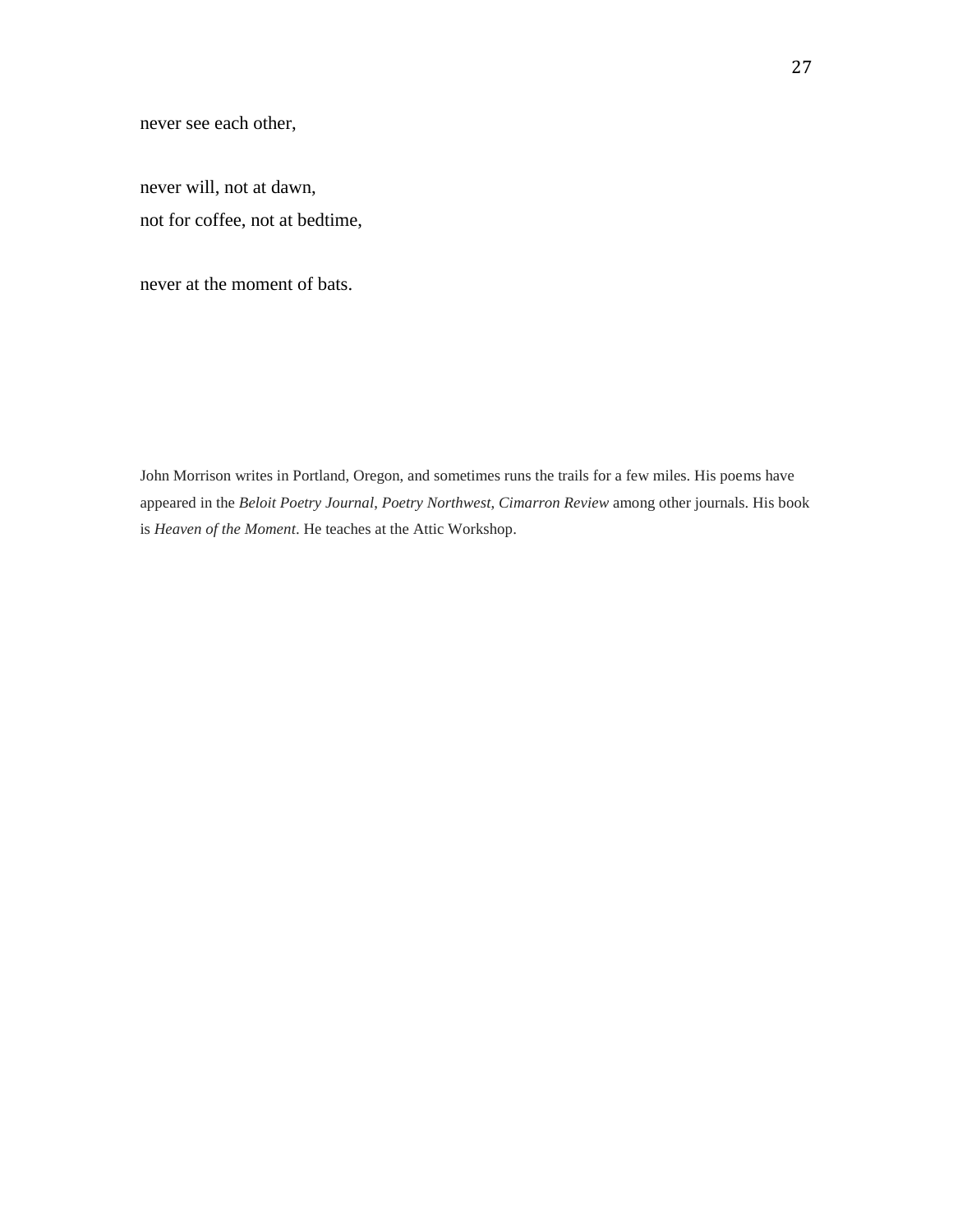Famous Unknown Persons Michael Minassian

Jack drums his fingers on the steering wheel while I watch the exit ramps speed by like a tape reel on fast forward, looking for a sign or message written in the code of interstate numbers or hidden symbol in the names of highways or roads.

Jack is the first to break the silence, *You and I,* he says, *are famous unknown persons.* He pauses, then continues, *Without us, the whole earth, the universe might disappear.*

Then I repeat my name, then Jack's next, I recite the names of all in our family, Armenian, American, Persian, and the names of the homesick along the highways and back roads of America.

We drive along, the radio tuned to a talk show—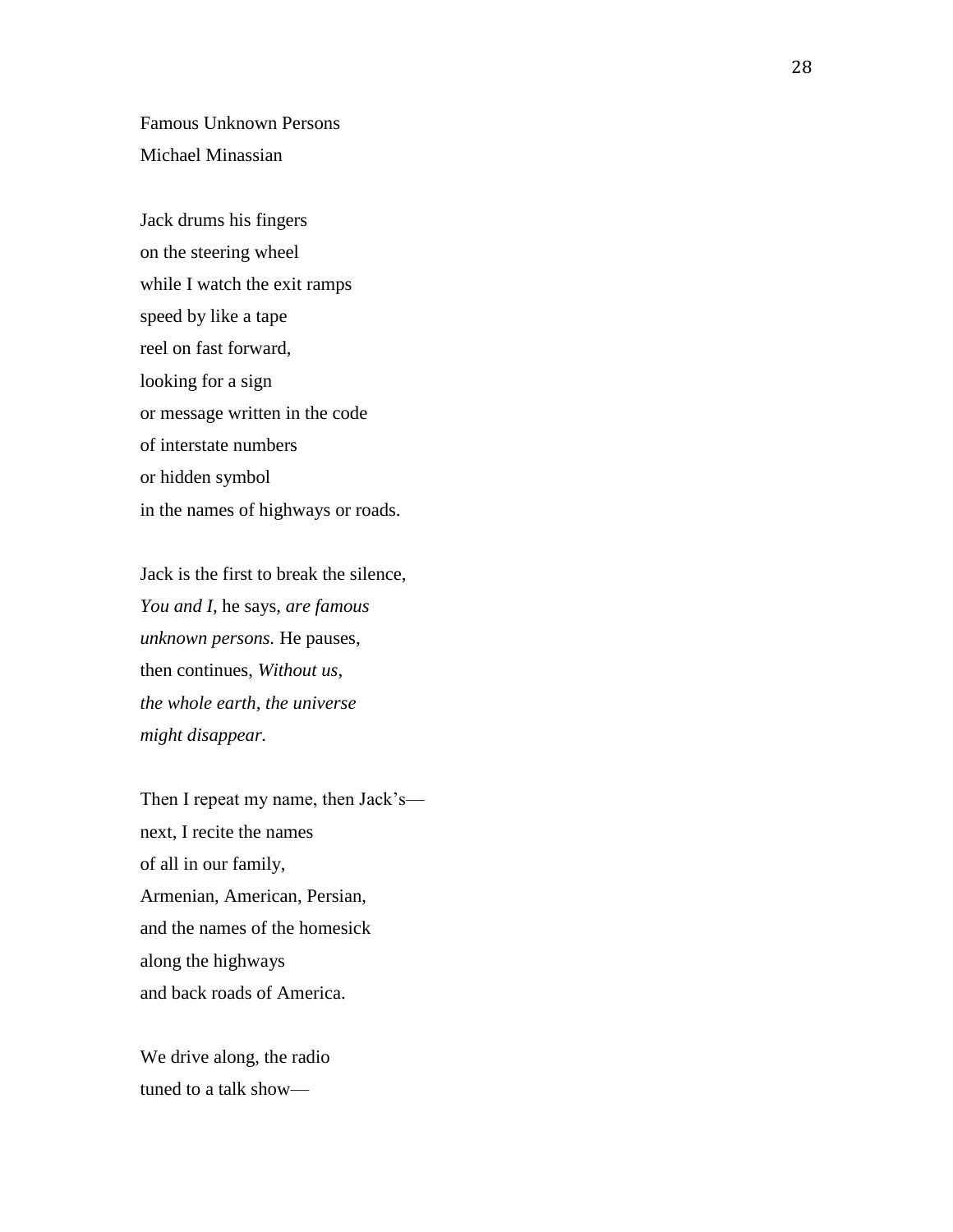the murmur of voices merging with traffic noise, whistling wind, the sound of the disappearing landscape, and famous unknown persons, history's hitchhikers, trailing behind.

Michael Minassian is a Contributing Editor for *Verse-Virtual*, an online magazine. His chapbooks include poetry: *The Arboriculturist* (2010) and photography: *Around the Bend* (2017). For more information[:https://michaelminassian.com](https://michaelminassian.com/)